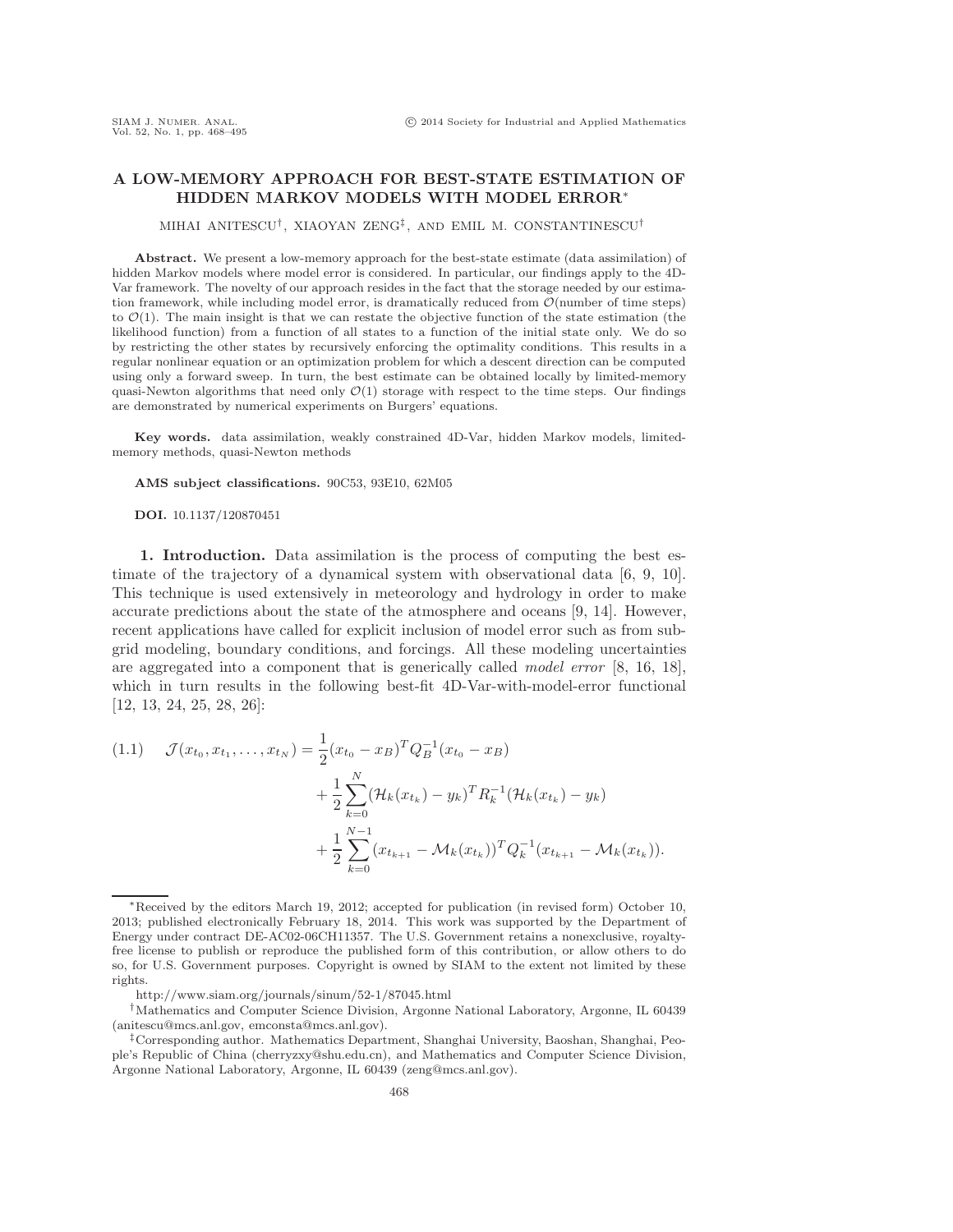All the quantities of interest are indexed by  $k, k = 0, 1, \ldots, N$ , where  $t_k$  is the time instant. Here, the variables  $x_{t_k}$  are the states of the model at times  $t_i$  that need to be identified by minimizing the functional  $J$ . The data of the problem are as follows. The quantities  $x_B$  and  $Q_B$  are the background state and the background covariance matrix, respectively. The vectors  $y_k$  represent the observations, whereas the nonlinear mapping  $\mathcal{H}(\cdot)$  is the observation operator that maps states into observables. The matrix  $R_k$  is the covariance error for the observations. The mapping  $M_k(\cdot)$  describes the evolution of the physical model, whereas the matrix  $Q_k$  quantifies the covariance of the model error. The functional  $\mathcal J$  is the minus log likelihood of the hidden Markov model [21, 22]:

$$
x_{t_{k+1}} = M(x_{t_k}) + \eta_k, \quad y_k = \mathcal{H}(x_{t_k}) + \varepsilon_k, \quad \eta_k \sim \mathcal{N}(\mathbf{0}, Q_k) \varepsilon_k \sim \mathcal{N}(\mathbf{0}, R_k).
$$

For this reason, we call the minimization of  $J$ , which is equivalent to the maximum likelihood calculation for the hidden Markov model, the *state estimation of hidden Markov models with model error*.

In the limiting case of 0 model error, that is,  $Q_k^{-1} \to \infty$ , we obtain the so-called strongly constrained model [5, 9, 20], which is the one most commonly used in today's applications. Because it now includes the recursive constraints  $x_{t_{k+1}} = M_k(x_{t_k})$ , it can effectively be thought of as a function only of the initial condition  $x_{t_0}$ , which is the only variable that needs to be stored, with all the others being obtained by the recursion.

Unfortunately, this reduction does not apply to the case including model error, also called weakly constrained, which is now a function of  $N+1$  times more variables and thus requires substantially more memory to store the result of the minimization of (1.1). As we move to even higher spatial resolution such as global cloud resolving models that require a horizontal resolution of  $1-3$  Km<sup>2</sup>, the amount of memory and storage space in the case of considering model error would make such computations out of practical reach. We focus on memory requirements because we are entering a phase in computational science where power considerations lead us to reduced available memory per unit of computational power (see [7]).

In this study we introduce a numerical method that reduces the memory requirements of running the weakly constrained 4D-Var. The method is based on a shooting philosophy constrained by the optimality conditions for the likelihood function. Burgers' equation is used to illustrate the technique and compare it with a derivative-free or full memory-intensive implementation. While this will be done in a  $1+1D-Var$  (in the sense that the spatial dimension is only 1), our example has the same time-dependence structure as full 4D-Var approaches. Therefore, we expect that conclusions about the dependence of the storage requirements of the method on the number of time steps the main investigation topic here—will carry through to the actual 4D-Var case.

The rest of the paper is structured as follows. In section 2 we present our algorithm in an abstract framework, and we analyze its well-posedness. In section 3 we discuss the stability and conditions and considerations for our low-memory algorithms. Numerical experiments to validate our findings are presented in section 5. In section 6 we summarize our conclusions.

**2. A low-memory approach for data assimilation with model error.** We introduce an abstraction of the data assimilation with the model error problem, the 4D-Var problem (1.1). The abstraction will be useful in understanding the fundamentals of our approach, reducing the notation burden, and providing a framework for the extension of these results.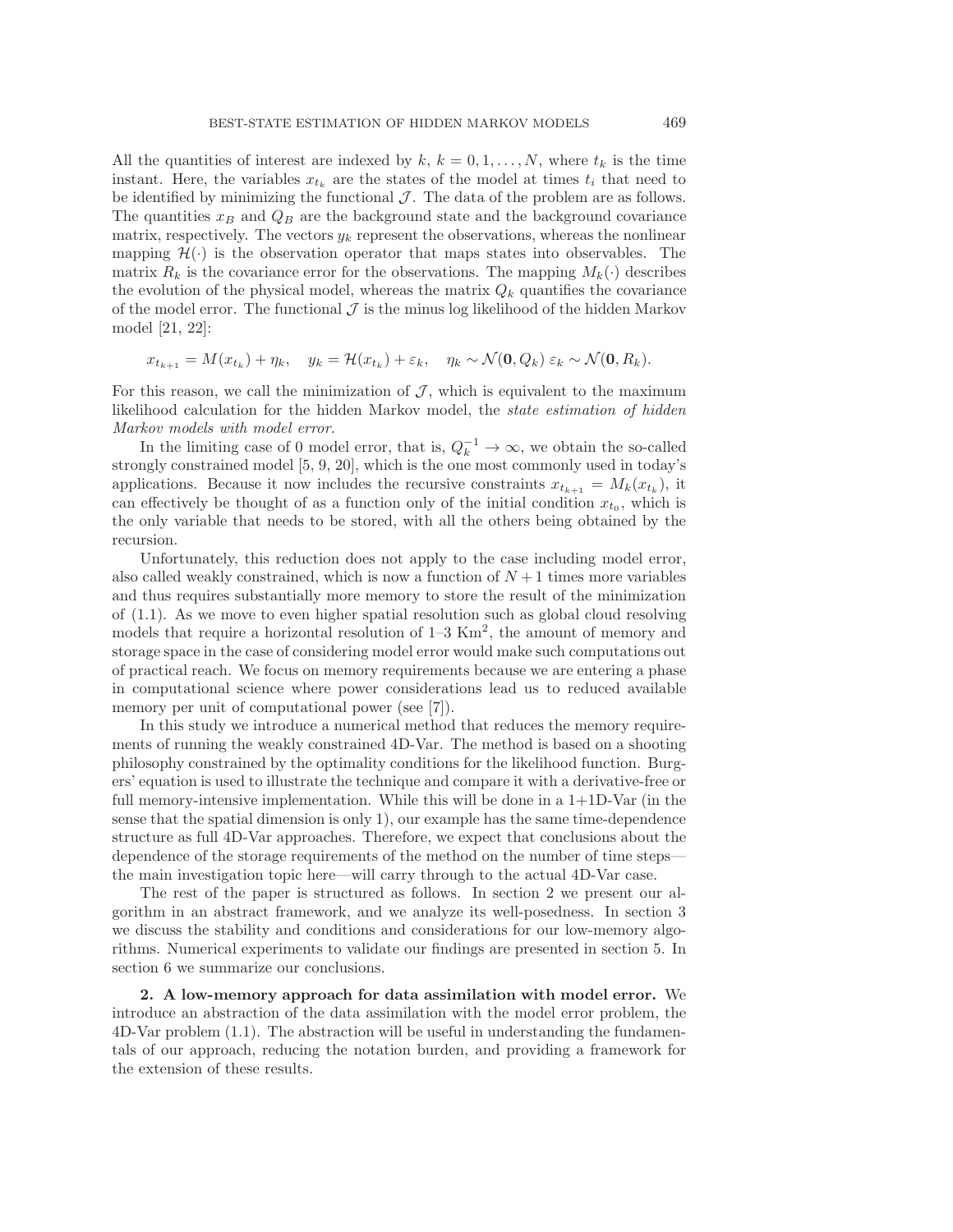**2.1. Abstraction of the problem.** We assume that we are trying to recover the states  $x_i$ ,  $i = 0, 1, \ldots, N$ , of a system that evolves over N time steps with  $x_0$  as an initial state and  $x_N$  as a final state.

We assume that this optimal state is recovered by minimizing a cost functional with several components. These components are of the following two types:

- *Evolution components*, which constrain the relative evolution of two consecutive components,  $\phi_i(\mathbf{x}_i, \mathbf{x}_{i+1}), i = 0, 1, \ldots, N - 1.$
- *Observational components*, which constrain each state either by means of observations or by means of a background prior,  $\gamma_i$ ,  $i = 0, 1, \ldots, N$ .

We define the scaled cost functional  $\Gamma$  as

(2.1) 
$$
\Gamma(\boldsymbol{x}_{0:N}) := \frac{1}{N} \left( \sum_{i=0}^{N-1} [\gamma_i(\boldsymbol{x}_i) + \phi_i(\boldsymbol{x}_i, \boldsymbol{x}_{i+1})] + \gamma_N(\boldsymbol{x}_N) \right).
$$

Minimizing this functional  $\Gamma$  will result in the best estimate according to the  $\Gamma$  criterion. The rescaling will not affect the solution of the problem, but it is useful in comparing residuals for increasing  $N$ . We will ignore the rescaling in the theoretical derivations, but we will use it when comparing the numerical results.

A key element in proving our results is the following assumption.

*Assumption* 1. Assume that  $\phi_i(\mathbf{x}_i, \mathbf{x}_{i+1})$  and  $\gamma_i(\mathbf{x}_i)$  are twice continuously differentiable and that the mixed differentiation function  $\nabla^2_{x_{i+1}x_i}\phi_i(x_i, x_{i+1})$  is invertible in the neighborhood of the minimum  $x^*_{0:N}$ .

**2.2. Illustration of the abstraction in the case of 4D-Var.** In the case of the 4D-Var approach (1.1), we have that, for  $i = 0, \ldots, N - 1$ ,

(2.2) 
$$
\phi_i(\mathbf{x}_i, \mathbf{x}_{i+1}) = \frac{1}{2} (\mathbf{x}_{i+1} - \mathcal{M}_i(\mathbf{x}_i))^T Q_i^{-1} (\mathbf{x}_{i+1} - \mathcal{M}_i(\mathbf{x}_i))
$$

corresponds to the model error. Also, for  $i = 1, \ldots, N$ ,

(2.3) 
$$
\gamma_i(\boldsymbol{x}_i) = \frac{1}{2} (\boldsymbol{y}_i - \mathcal{H}_i(\boldsymbol{x}_i))^T R_i^{-1} (\boldsymbol{y}_i - \mathcal{H}_i(\boldsymbol{x}_i))
$$

corresponds to the difference between observations and its model counterparts. For  $i = 0$ ,  $\gamma_0$  includes the background error measurement for the current value of  $x_0$  and is formulated as

$$
(2.4) \ \gamma_0(\boldsymbol{x}_0) = \frac{1}{2}(\boldsymbol{x}_0 - \boldsymbol{x}_B)^T Q_B^{-1}(\boldsymbol{x}_0 - \boldsymbol{x}_B) + \frac{1}{2} (\boldsymbol{y}_0 - \mathcal{H}_0(\boldsymbol{x}_0))^T R_0^{-1} (\boldsymbol{y}_0 - \mathcal{H}_0(\boldsymbol{x}_0)).
$$

Here  $\boldsymbol{x}_i = x_{t_i}$  denotes a state in the *i*th step. We use  $\boldsymbol{x}_{0:N}$  to represent  $[\boldsymbol{x}_0, \dots, \boldsymbol{x}_N]^T$ for shorthand.

Concerning Assumption 1, we note that for the weakly constrained 4D-Var approach defined in  $(2.1)$ ,  $(2.2)$ ,  $(2.3)$ , and  $(2.4)$  we know that

$$
\nabla_{\boldsymbol{x}_{i+1}} \nabla_{\boldsymbol{x}_i} \phi_i(\boldsymbol{x}_i, \boldsymbol{x}_{i+1}) = -(\nabla_{\boldsymbol{x}_i} \mathcal{M}_i(\boldsymbol{x}_i))^T Q^{-1}.
$$

Therefore the matrix on the left is invertible if and only if  $\nabla_{x_i} \mathcal{M}_i(x_i)$  is invertible. In addition, for satisfying Assumption 1 completely,  $\mathcal{M}_i$ ,  $\mathcal{H}_i$  must be continuously differentiable.

Since in most applications  $\mathcal{M}_i$  represents the solution flow of a regular ordinary differential equation, the assumption that  $\mathcal{M}_i$  is smooth and invertible holds. Since the observation operator  $\mathcal{H}_i$  can indeed be assumed to be continuously differentiable, we conclude that Assumption 1 holds in this case.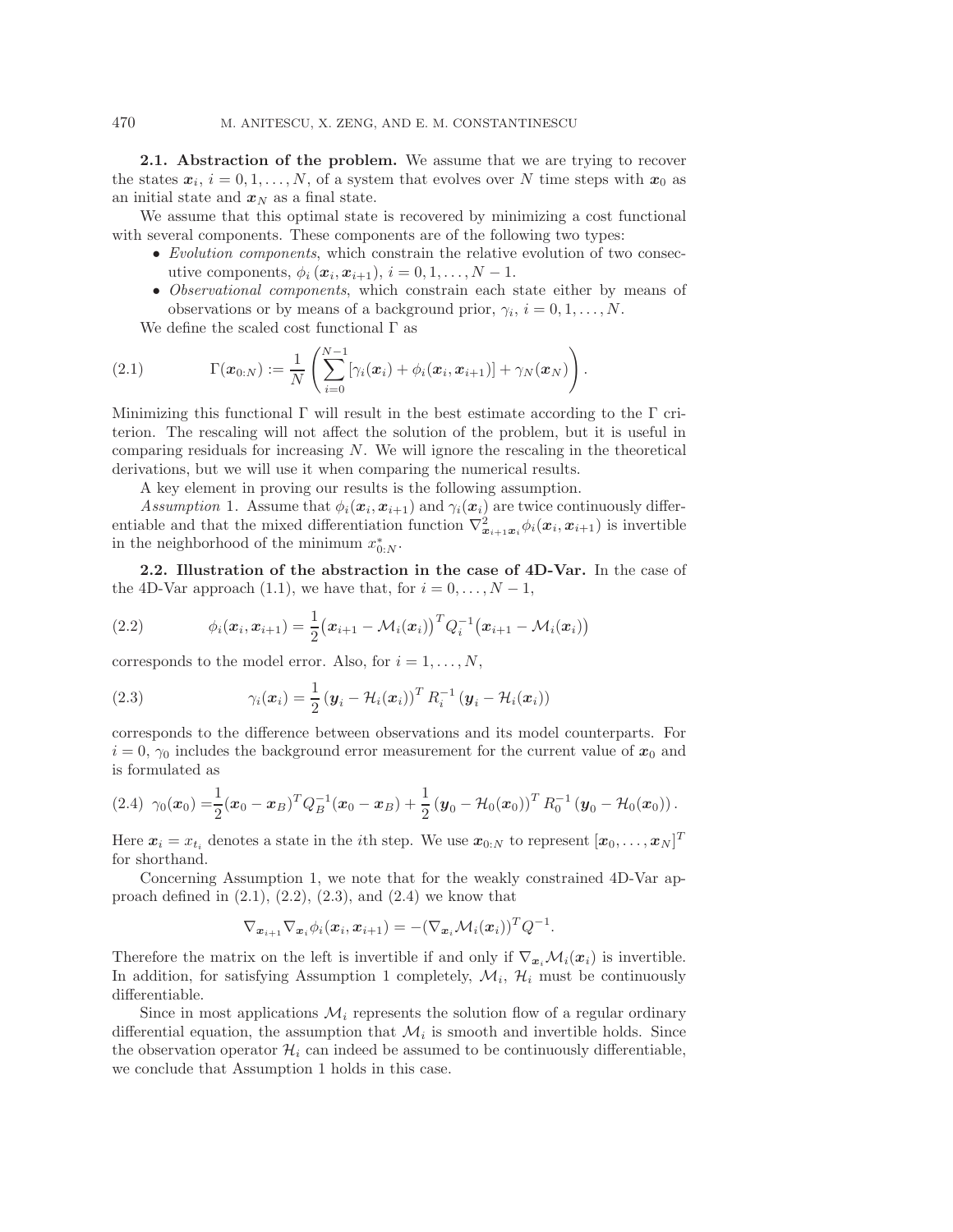**2.3. Reduced-memory algorithm.** In this section, our goal is to define an algorithm to minimize functional  $\Gamma$  as in (2.1), while storing at any time only a small number of  $\{x_i\}$ .

We define a sequence of functions as follows:

$$
(2.5a) \quad \theta_0(\boldsymbol{x}_0, \boldsymbol{x}_1) := \nabla_{\boldsymbol{x}_0} \phi_0 + \nabla_{\boldsymbol{x}_0} \gamma_0,
$$

$$
(2.5b) \quad \theta_i(\boldsymbol{x}_{i-1},\boldsymbol{x}_i,\boldsymbol{x}_{i+1}) := \nabla_{\boldsymbol{x}_i} \phi_i + \nabla_{\boldsymbol{x}_i} \phi_{i-1} + \nabla_{\boldsymbol{x}_i} \gamma_i, \quad i=1,\ldots,N-1,
$$

$$
(2.5c) \quad \theta_N(\boldsymbol{x}_{N-1},\boldsymbol{x}_N) := \nabla_{\boldsymbol{x}_N} \phi_{N-1} + \nabla_{\boldsymbol{x}_N} \gamma_N.
$$

It immediately follows from (2.1) that the following relationships hold for the partial derivatives of Γ:

(2.6a) 
$$
\nabla_{\boldsymbol{x}_0} \Gamma(x_{0:N}) = \frac{1}{N} \theta_0(\boldsymbol{x}_0, \boldsymbol{x}_1),
$$

(2.6b) 
$$
\nabla_{\bm{x}_i} \Gamma(x_{0:N}) = \frac{1}{N} \theta_i(\bm{x}_{i-1}, \bm{x}_i, \bm{x}_{i+1}), \quad i = 1, ..., N-1,
$$

(2.6c) 
$$
\nabla_{\boldsymbol{x}_N} \Gamma(x_{0:N}) = \frac{1}{N} \theta_N(\boldsymbol{x}_{N-1}, \boldsymbol{x}_N).
$$

The core of our method is based on the following observation.

Theorem 1. *Under Assumption* 1*, there exist continuously differentiable map* $pings \lambda_i(\mathbf{x}_0), i = 1, 2, \ldots, N$ *, such that* 

(2.7) 
$$
\theta_0(\mathbf{x}_0, \lambda_1(\mathbf{x}_0)) = 0,
$$

(2.8) 
$$
\theta_i(\lambda_{i-1}(x_0), \lambda_i(x_0), \lambda_{i+1}(x_0)) = 0, \quad i = 1, 2, ..., N-1.
$$

*Moreover, for any*  $x_0$ ,  $\{\lambda_i(x_0)\}_{i=1,2,...,N}$  *are the unique vectors with this property.* 

*Proof.* We have from the definition of  $\theta_i$  (while temporarily dropping the obvious dependence on  $x_0$ ) that

(2.9) 
$$
\nabla_{\boldsymbol{x}_{i+1}} \theta_i(\boldsymbol{x}_{i-1}, \boldsymbol{x}_i, \boldsymbol{x}_{i+1}) = \nabla_{\boldsymbol{x}_{i+1}} \nabla_{\boldsymbol{x}_i} \phi_i(\lambda_i, \lambda_{i+1}).
$$

From Assumption 1 we have that  $\nabla^2_{\mathbf{x}_{i+1}\mathbf{x}_i}\phi_i(\lambda_i, \lambda_{i+1})$  is invertible in the neighborhood of  $x_{0:N}^*$ , which in turn makes the Jacobian of the associated nonlinear equation in (2.9) invertible in  $x_{i+1}$ ,  $i = 1, 2, ..., N-1$  (with a similar conclusion for  $i = 0$ ). The conclusion follows from application of the implicit function theorem recursively in (2.9). 0

In the case of the 4D-Var functional (1.1), the mappings  $\lambda_i(x_0)$  can explicitly be computed as follows. Because of the quasi-quadratic form of  $\phi_i$  (2.2) and  $\gamma_i$  (2.3), for a fixed initial state  $x_0$ , we get  $x_1$  by solving the  $\theta_0(x_0, x_1) = 0$  as

(2.10) 
$$
\mathbf{x}_1 = \mathcal{M}_0(\mathbf{x}_0) + Q_0(\nabla_{\mathbf{x}_0} \mathcal{M}_0(\mathbf{x}_0))^{-T} Q_B^{-1}(\mathbf{x}_0 - \mathbf{x}_B) \n+ Q_0(\nabla_{\mathbf{x}_0} \mathcal{M}_0(\mathbf{x}_0))^{-T} (\nabla_{\mathbf{x}_0} \mathcal{H}_0(\mathbf{x}_0))^T R_0^{-1} (\mathcal{H}_0(\mathbf{x}_0) - \mathbf{y}_0),
$$

and we get  $x_{i+1}$  by solving  $\theta_i(x_{i-1}, x_i, x_{i+1}) = 0$  for  $i = 1, \ldots, N-1$  as

$$
(2.11) \qquad \boldsymbol{x}_{i+1} = \mathcal{M}_i(\boldsymbol{x}_i) + Q_i(\nabla_{\boldsymbol{x}_i} \mathcal{M}_i(\boldsymbol{x}_i))^{-T} (\nabla_{\boldsymbol{x}_i} \mathcal{H}_i(\boldsymbol{x}_i))^T R_i^{-1} \left( \mathcal{H}_i(\boldsymbol{x}_i) - \boldsymbol{y}_i \right) \\ + Q_i(\nabla_{\boldsymbol{x}_i} \mathcal{M}_i(\boldsymbol{x}_i))^{-T} Q_{i-1}^{-1} \left( \boldsymbol{x}_i - \mathcal{M}_{i-1}(\boldsymbol{x}_{i-1}) \right).
$$

Based on Theorem 1, we can rewrite  $\Gamma$  as a function of  $x_0$  as follows:

$$
(2.12) \qquad \widehat{\Gamma}(\boldsymbol{x}_0) = \frac{1}{N} \left[ \sum_{i=0}^{N-1} \gamma_i(\lambda_i(\boldsymbol{x}_0)) + \phi_i(\lambda_i(\boldsymbol{x}_0), \lambda_{i+1}(\boldsymbol{x}_0)) + \gamma_N(\lambda_N(\boldsymbol{x}_0)) \right],
$$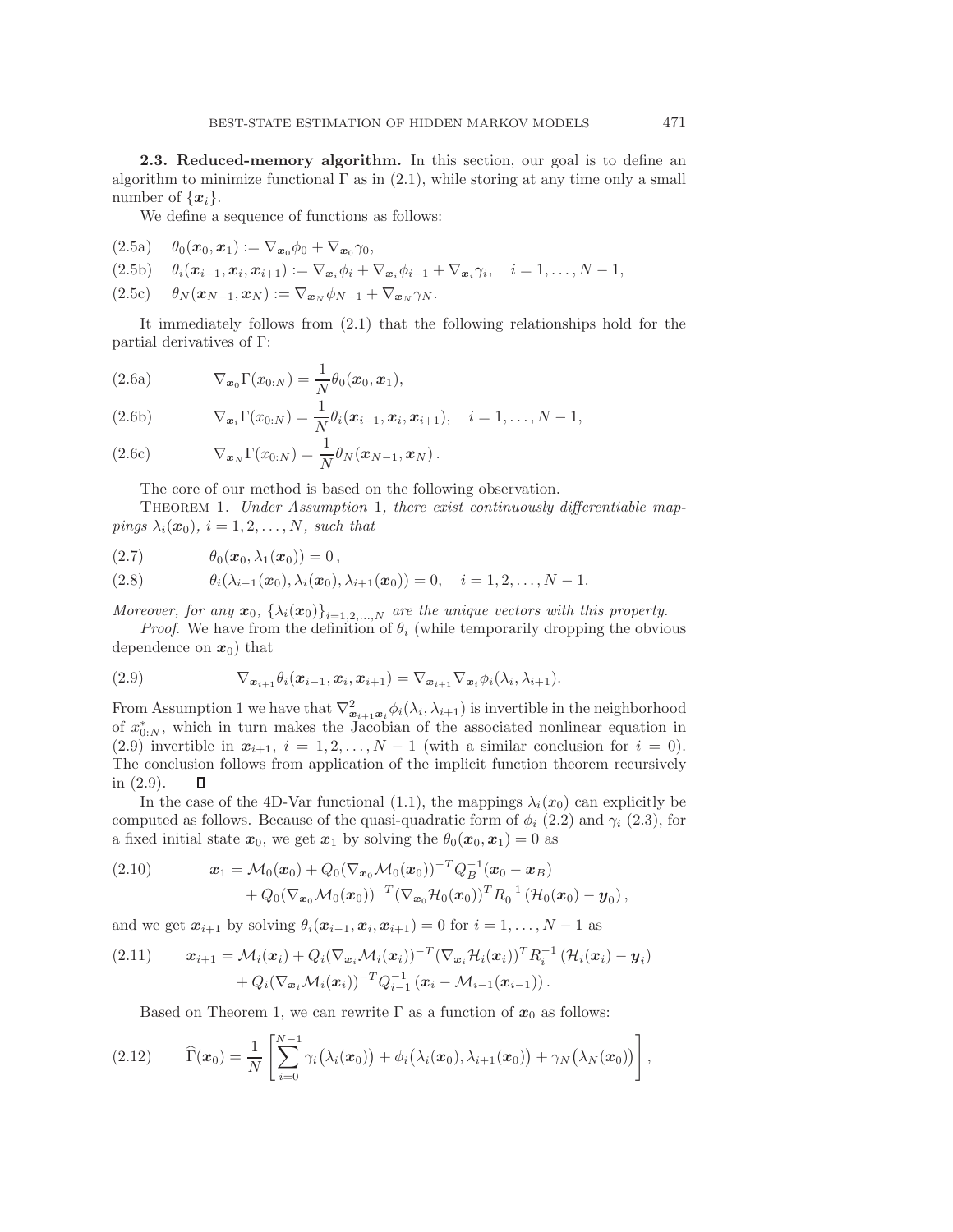with  $\lambda_0(x_0) = x_0$ . By transferring the cost function (2.1) into (2.12), a function of initial state, considerable storage space is saved during computation since we reduce the multistate function to a single-state function. The main vehicle for this reduction is the explicit enforcement of the optimality conditions at each of the time steps other than the initial one; however, these lead to a local minimizer only when  $x_0$ is the same as the first component of the minimizer. In some sense, the optimality conditions become the strong constraint in the approach, replacing the perfect model assumption from current 4D-Var data assimilation procedures, that is, of course, if we can manipulate the function  $\hat{\Gamma}$  as required by the optimization algorithms in a way that maintains an  $\mathcal{O}(1)$  storage.

To that end, we need more theoretical support to verify that the optimum solution of (2.12) is the same as the initial state of the original problem's optimum solution. It is well known that for a twice continuously differentiable function  $f$ , if  $x$  is a local minimizer of f, then the following two necessary conditions must be satisfied:  $f'(x)$ *equals* 0 *(first-order necessary condition;* x *here is called a stationary point)* and  $f''(x)$ *is positive semidefinite (second-order necessary condition).* The sufficient conditions needed for x to be a local minimizer of f are that x is a stationary point and  $f''(x)$  is *positive definite (second-order sufficient condition).* Hence we need to figure out the derivatives first.

The gradient of  $\widehat{\Gamma}$  is calculated as

$$
\nabla_{\boldsymbol{x}_0} \widehat{\boldsymbol{\Gamma}} = \theta_0(\lambda_0, \lambda_1) + (\nabla_{\boldsymbol{x}_0} \lambda_N)^T \theta_N(\lambda_{N-1}, \lambda_N) + \sum_{i=1}^{N-1} (\nabla_{\boldsymbol{x}_0} \lambda_i)^T \theta_i(\lambda_{i-1}, \lambda_i, \lambda_{i+1}).
$$

Because of the way  $\lambda_i$ ,  $i = 1, \ldots, N$ , are computed from the recursion (2.9), which implies that  $\theta_0(\lambda_0, \lambda_1) \equiv 0$  and  $\theta_i(\lambda_{i-1}, \lambda_i, \lambda_{i+1}) \equiv 0$ ,  $i = 1, \ldots, N-1$ , we have that, in the neighborhood of  $x_0^*$ ,

(2.13) 
$$
\nabla_{\mathbf{x}_0} \widehat{\Gamma} = (\nabla_{\mathbf{x}_0} \lambda_N)^T \theta_N (\lambda_{N-1}, \lambda_N).
$$

Define  $L_i := \nabla_{\mathbf{x}_0} \lambda_i$ . The second-order derivative of  $\Gamma$  at  $\mathbf{x}_0^*$  is calculated by product rule as

$$
\nabla_{\boldsymbol{x}_0 \boldsymbol{x}_0}^2 \widehat{\Gamma} = \nabla_{\lambda_0} \theta_0 + L_1^T \nabla_{\lambda_1} \theta_0 + \left( L_{N-1}^T \nabla_{\lambda_{N-1}} \theta_N + L_N^T \nabla_{\lambda_N} \theta_N \right) L_N + \sum_{i=1}^{N-1} \left( L_{i-1}^T \nabla_{\lambda_{i-1}} \theta_i + L_i^T \nabla_{\lambda_i} \theta_i + L_{i+1}^T \nabla_{\lambda_{i+1}} \theta_i \right) L_i + \sum_{i=1}^{N-1} \left( (\theta_i)^T \otimes I_s \right) \nabla_{\boldsymbol{x}_0} \text{vec}(L_i) + \left( (\theta_N)^T \otimes I_s \right) \nabla_{\boldsymbol{x}_0} \text{vec}(L_N),
$$

where  $I_s$  is an  $s \times s$  identity matrix with s being the dimension of  $x_i$  and  $\otimes$  denotes Kronecker product. To prove (2.14), we need only prove that the first derivative matrix of  $s \times s$  matrix M and  $s \times 1$  vector **u**, with respect to  $s \times 1$  vector **x**, i.e.,

$$
\nabla_{\boldsymbol{x}}(M\boldsymbol{u}) = \left(\boldsymbol{u}^T\otimes I_s\right)\nabla_{\boldsymbol{x}}\text{vec}(M) + M\nabla_{\boldsymbol{x}}\boldsymbol{u}.
$$

Here the Kronecker product is  $u^T \otimes I_s = (u_1 I_s \cdots u_s I_s)$ , and vec $(M)$  is an  $s^2 \times 1$  vector stacking the columns of the matrix M on top of one another; that is,  $vec(M) = (m_{11} \cdots m_{s,1} \cdots m_{1s} \cdots m_{s,s})^T$ . The first derivative matrix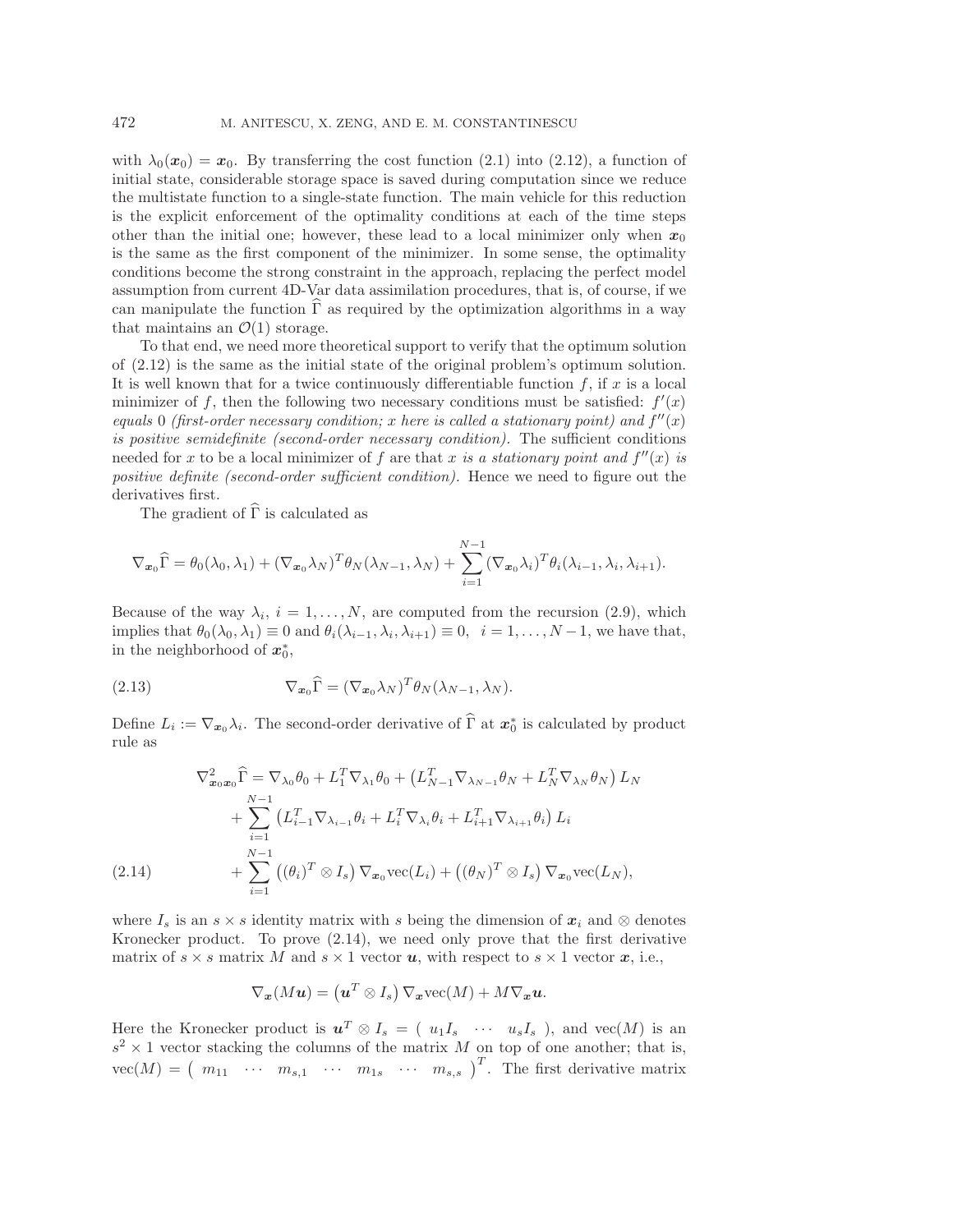of  $vec(M)$  is

$$
\nabla_{\mathbf{x}} \text{vec}(M) = \begin{pmatrix} \frac{\partial m_{11}}{\partial x_1} & \cdots & \frac{\partial m_{11}}{\partial x_s} \\ \vdots & \vdots & \vdots \\ \frac{\partial m_{ss}}{\partial x_1} & \cdots & \frac{\partial m_{ss}}{\partial x_s} \end{pmatrix}.
$$

Hence the *i*th-row-and-*j*th-column element of  $(u^T \otimes I_s) \nabla_x \text{vec}(M)$  is  $\sum_{k=1}^s \frac{\partial m_{ik}}{\partial x_j} u_k$ . The *i*th-row-and-jth-column element of  $M\nabla_x u$  is  $\sum_{k=1}^s m_{i,k} \frac{\partial u_k}{\partial x_j}$ . The *i*th-row element of  $M\boldsymbol{u} = \sum_{k=1}^{s} m_{ik}u_k$ , and hence the *i*th-row-and-*j*th-column element of  $\nabla_{\boldsymbol{x}}(M\boldsymbol{u})$ , is  $\sum_{k=1}^{s} m_{ik} \frac{\partial u_k}{\partial x_j} + \sum_{k=1}^{s} \frac{\partial m_{ik}}{\partial x_j} u_k$ . Hence (2.14) is verified.

From Theorem 1, the last line of (2.14) is zero. Then (2.14) can be simplified at  $x_0^*$  to

$$
\nabla_{\boldsymbol{x}_0\boldsymbol{x}_0}^2 \widehat{\Gamma} = \nabla_{\lambda_0} \theta_0 + L_1^T \nabla_{\lambda_1} \theta_0 + \left( L_{N-1}^T \nabla_{\lambda_{N-1}} \theta_N + L_N^T \nabla_{\lambda_N} \theta_N \right) L_N + \sum_{i=1}^{N-1} \left( L_{i-1}^T \nabla_{\lambda_{i-1}} \theta_i + L_i^T \nabla_{\lambda_i} \theta_i + L_{i+1}^T \nabla_{\lambda_{i+1}} \theta_i \right) L_i^T.
$$

Because  $\nabla_{\lambda_j} \theta_i = \nabla_{\boldsymbol{x}_j} \nabla_{\boldsymbol{x}_i} \Gamma |_{\boldsymbol{x}_j = \lambda_j}, \ j = i - 1, i, i + 1$ , one can easily verify that

(2.15) 
$$
\nabla^2_{\boldsymbol{x}_0\boldsymbol{x}_0} \widehat{\Gamma} = \Lambda^T \left( \nabla^2_{\boldsymbol{x}_{0:N}} \Gamma(\boldsymbol{x}_0, \lambda_{1:N}) \right) \Lambda,
$$

where

(2.16) 
$$
\Lambda^T = [I, (\nabla_{\mathbf{x}_0} \lambda_1)^T, \dots, (\nabla_{\mathbf{x}_0} \lambda_N)^T].
$$

From (2.6) and (2.13), as well as the definition of the mappings  $\theta_i$ , it immediately follows that the component  $x_0^*$  of a stationary point  $x_0^*, x_1^*, \ldots, x_N^*$  of (2.1) also satisfies  $\nabla_{\mathbf{x}_0} \Gamma(\mathbf{x}_0^*) = 0$ . Therefore, it is a stationary point of Γ. In the following result, we show that the reciprocal is also true under some mild assumptions.

THEOREM 2. If  $x_0^*$  *is a local minimizer of*  $\widehat{\Gamma}(x_0)$  *and*  $\nabla_{x_0} \lambda_N(x_0)$  *is invertible, then*  $(x_0^*, \lambda_1(x_0^*), \ldots, \lambda_N(x_0^*))$  *is a stationary point of*  $\Gamma(x_{0:N})$ *.* 

*Proof.* From the definition of the mapping  $\lambda_i(\cdot)$  in Theorem 1, we have that for  $i = 1, \ldots, N - 1,$ 

$$
\theta_0(\mathbf{\bm{\mathit{x}}}_0^*,\lambda_1(\mathbf{\bm{\mathit{x}}}_0^*))=0, \theta_i(\lambda_{i-1}(\mathbf{\bm{\mathit{x}}}_0^*),\lambda_i(\mathbf{\bm{\mathit{x}}}_0^*),\lambda_{i+1}(\mathbf{\bm{\mathit{x}}}_0^*))=0.
$$

Furthermore, according to the condition that  $x_0^*$  is a local minimizer of  $\Gamma(x_0)$ , it follows that the derivative of  $\Gamma$  with respect to  $x_0^*$  is zero. That is, according to (9.19)  $(2.13),$ 

$$
(\nabla_{\boldsymbol{x}_0} \lambda_N)^T \theta_N(\lambda_{N-1}, \lambda_N) = 0.
$$

Because  $\nabla_{\bm{x}_0} \lambda_N$  is invertible, it follows that  $\theta_N(\lambda_{N-1}, \lambda_N) = 0$ . Let  $\bm{x}_i^* = \lambda_i(\bm{x}_0^*)$ . It is then immediate that  $x_{0:N}^*$  satisfies (2.6) and is thus a stationary point of  $\Gamma(x_{0:N})$ . The proof is complete. П

According to (2.15), the Hessian of  $\widehat{\Gamma}$  at its local minimizer is only a lowerdimensional projection of the Hessian of  $\Gamma$  at a corresponding point. Hence it is not necessary for the local minimum of  $\Gamma$  to be the local minimum of  $\Gamma$ . Let us take a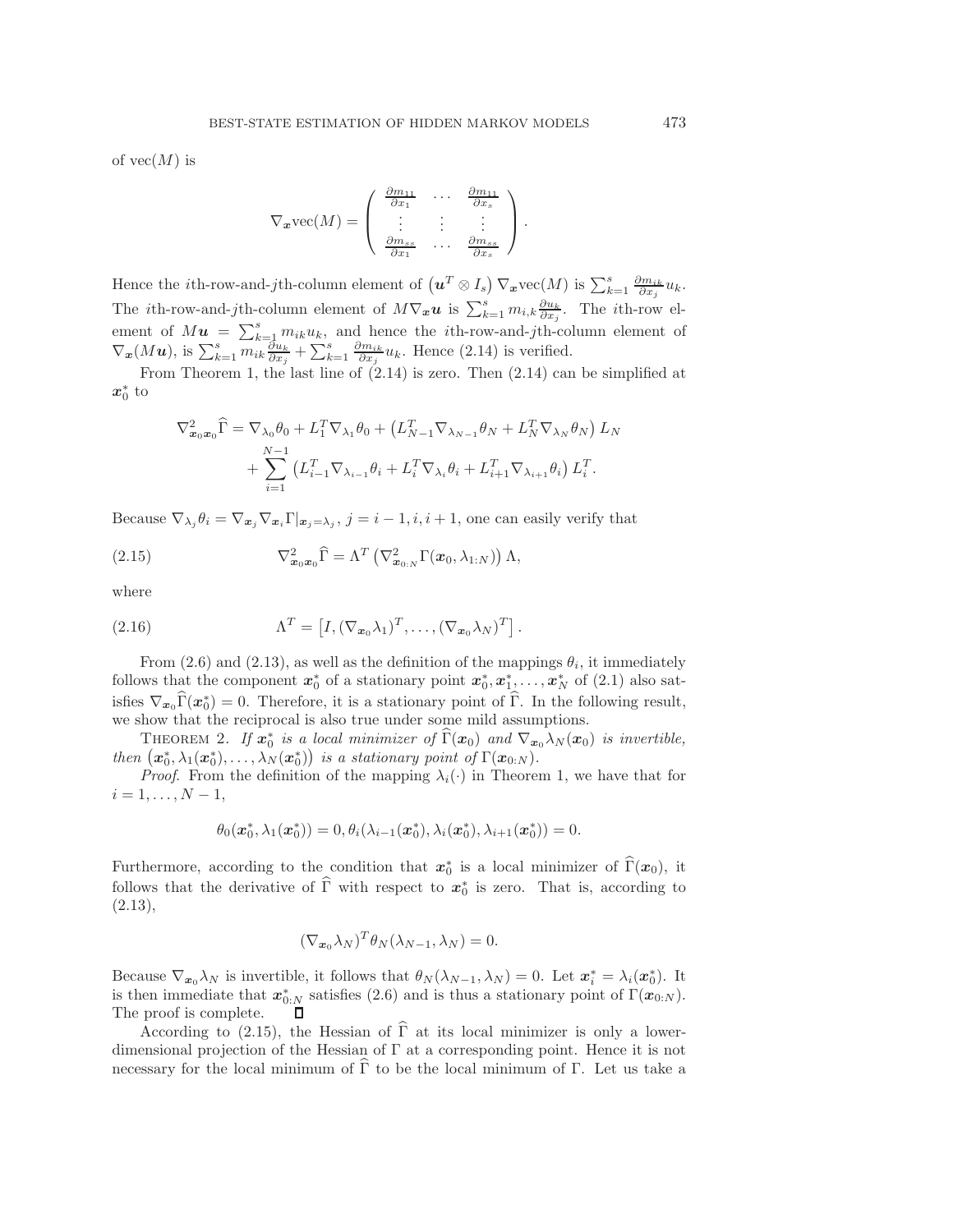simple one-dimensional problem for a counterexample. Let  $\Gamma(x_0, x_1) = x_0 x_1 - \frac{1}{2} x_0^3 +$  $\frac{7}{2}x_0^2 - 6x_0 - 3x_1$ . Here  $N = 1$ ,  $\phi_0(x_0, x_1) = x_0x_1$ ,  $\gamma_0(x_0) = -\frac{1}{2}x_0^3 + \frac{7}{2}x_0^2 - 6x_0$ , and  $\gamma_1(x_1) = -3x_1$ . It easy to show that  $x_1 = \frac{3}{2}x_0^2 - 7x_0 + 6$  solves  $\frac{\partial \Gamma(x_0, x_1)}{\partial x_0} = 0$ . By replacing  $x_1$  in  $\Gamma$  by  $\frac{3}{2}x_0^2 - 7x_0 + 6$ , we can get  $\widehat{\Gamma}(x_0) = x_0^3 - 8x_0^2 + 21x_0 - 18$ . Obviously, γ1 (<br>∵ep<br>∂Γ  $\gamma_1(x_1) = -3x_1$ . It easily<br>replacing  $x_1$  in  $\Gamma$  by  $\frac{3}{2}x_2$ <br> $\frac{\partial \widehat{\Gamma}}{\partial x_0}|_{x_0=3} = 0$  and  $\frac{\partial^2 \widehat{\Gamma}}{\partial x_0^2}$  $\frac{\partial^2 \Gamma}{\partial x_0^2}|_{x_0=3} = 2 > 0$ ; therefore,  $x_0 = 3$  is the local minimizer of  $\Gamma$ . However, when  $x_0 = 3$ , the Hessian of Γ satisfies

(2.17) 
$$
\nabla_{x_0, x_1}^2 \Gamma(x_0, x_1) = \begin{bmatrix} -3x_0 + 7 & 1 \\ 1 & 0 \end{bmatrix}
$$

and is indefinite with eigenvalues −2.4142 and 0.4142.

We can prove that the initial state of the local minimizer of (2.1) is also the local minimizer of (2.12). Moreover, and perhaps more important, we can now prove that the minimization of  $(2.12)$  is equivalent to a nonlinear equation with nonsingular Jacobian, whose residual can be computed by doing forward sweeps only.

THEOREM 3. Let  $x_0^*$  be the first component of a local minimizer of  $\Gamma(x_{0:N})$  that *satisfies the second-order sufficient condition. Then the following hold:*

- [i]  $x_0^*$  *is a local minimizer of*  $\Gamma(x_0)$  *that satisfies the second-order sufficient con* $ditions in x_0.$
- [ii] *The matrix*  $\nabla_{\bm{x}_0} \lambda_N(x_0)$  *is invertible at*  $\bm{x}_0^*$ *, where*  $\lambda_N(\bm{x}_0)$  *is one of the mappings from Theorem* 1*.*
- [iii] *In a neighborhood of*  $x_0^*$ *, we have that* 
	- [iii-a]  $\nabla_{\boldsymbol{x}_0} \theta_N(\lambda_{N-1}(\boldsymbol{x}_0), \lambda_N(\boldsymbol{x}_0))$  *is invertible,*  $\boldsymbol{x}_0^*$ ,
	- [iii-b]  $\theta_N(\lambda_{N-1}(\boldsymbol{x}_0), \lambda_N(\boldsymbol{x}_0)) = 0 \Rightarrow \boldsymbol{x}_0 = \boldsymbol{x}_0^*$ , and
	- $[iii-c]$  *there exists*  $C_{\theta}$  *such that*

$$
||\theta_N(\lambda_{N-1}(\boldsymbol{x}_0)\lambda_N(\boldsymbol{x}_0))|| \geq C_\theta \left|\left|\nabla_{x_0}\widehat{\Gamma}(x_0)\right|\right|.
$$

*Proof.* If  $x_{0:N}^*$  is a local minimizer of  $\Gamma(x_{0:N})$ , then  $x_{0:N}^*$  satisfies (2.9), and  $\theta_N(\mathbf{x}_{N-1}, \mathbf{x}_N) = 0.$  Then,  $\lambda_i(\mathbf{x}_0^*) = \mathbf{x}_i^*$  and  $\nabla_{\mathbf{x}_0} \Gamma(\mathbf{x}_0^*) = 0.$ 

Furthermore the second-order sufficient condition is satisfied by  $x^*_{0:N}$  for Γ; in other words,  $\nabla^2_{\mathbf{x}_0,\mathbf{y}_0,\mathbf{x}_0,N} \Gamma(\mathbf{x}_{0:N}^*)$  is positive definite. Then,  $\nabla^2_{\mathbf{x}_0,\mathbf{x}_0} \Gamma(\mathbf{x}_0^*)$  is also positive definite from  $(2.15)$  and the fact that the matrix  $\Lambda$  in that equation is full rank because of the inclusion of an identity block.

To sum up,  $x_0^*$  is a stationary point of  $\Gamma(x_0^*)$  that satisfies the second-order sufficient condition. Then, it is also a local minimizer of  $\Gamma$ , and part [i] of the Theorem is proved.

For part [ii], we use (2.13) to obtain that (where we drop the dependence of  $\lambda_i$ on  $x_0$  to simplify notation)

(2.18) 
$$
\nabla_{\boldsymbol{x}_0\boldsymbol{x}_0}^2 \widehat{\Gamma}(\boldsymbol{x}_0^*) = (\nabla_{\boldsymbol{x}_0} \lambda_N)^T \nabla_{\lambda_{N-1}} \theta_N(\lambda_{N-1}, \lambda_N) \nabla_{\boldsymbol{x}_0} \lambda_{N-1} + (\nabla_{\boldsymbol{x}_0} \lambda_N)^T \nabla_{\lambda_N} \theta_N(\lambda_{N-1}, \lambda_N) \nabla_{\boldsymbol{x}_0} \lambda_N.
$$

Note that the component of the Hessian involving the second-derivative  $\lambda_N$  disappears since  $\theta_N(\lambda_{N-1}, \lambda_N) = 0$  at  $\mathbf{x}_0^*$ . Also note that the above formula for  $\nabla^2_{\mathbf{x}_0, \mathbf{x}_0} \hat{\Gamma}(\mathbf{x}_0^*)$  does not imply that it is nonsymmetric (which would be a contradiction). The symmetry of the matrix would eventually unfold after using the recursion for  $\lambda_i$  and, implicitly, their Jacobians. Nevertheless, the form presented is sufficient for us to reach our conclusions.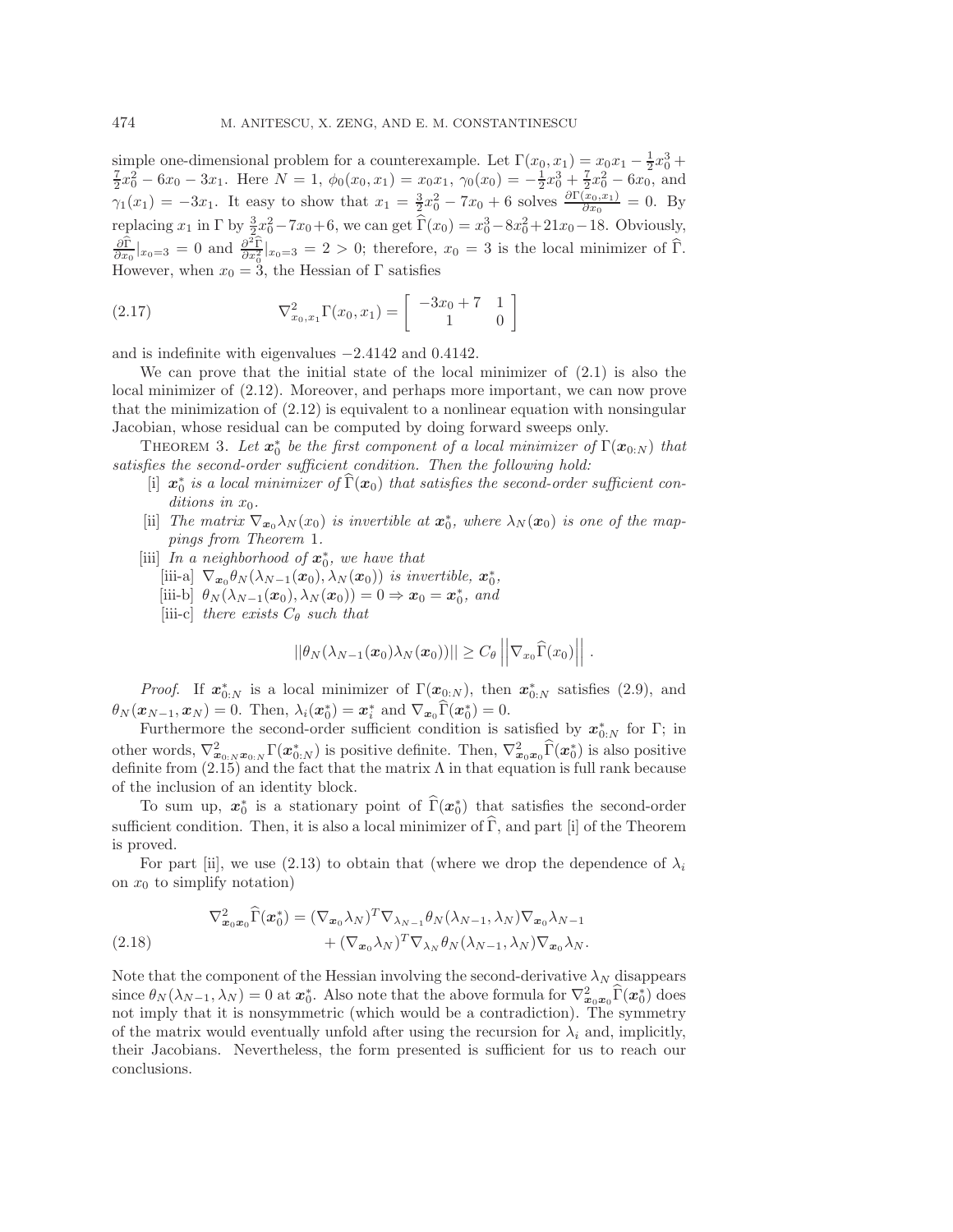Assume now that  $\nabla_{\boldsymbol{x}_0} \lambda_N$  are not invertible. Then, there must be a vector  $u \neq 0$ such that  $\nabla_{\mathbf{x}_0} \lambda_N u = 0$ . Using (2.18), we obtain that  $u^T \nabla^2_{\mathbf{x}_0, \mathbf{x}_0} \widehat{\Gamma}(\mathbf{x}_0^*) u = 0$ , which contradicts the conclusion reached in part [i]. This proves part [ii] of the theorem.

For part [iii], we use (2.13) to obtain

(2.19) 
$$
(\nabla_{\boldsymbol{x}_0} \lambda_N)^{-T} \nabla_{\boldsymbol{x}_0} \widehat{\Gamma}(\boldsymbol{x}_0) = \theta_N(\lambda_{N-1}, \lambda_N),
$$

which in turn, with  $\nabla_{\boldsymbol{x}_0} \Gamma(\boldsymbol{x}_0^*) = 0$ , results in

$$
\nabla_{\boldsymbol{x}_0} \theta_N(\lambda_{N-1}(\boldsymbol{x}_0^*), \lambda_N(\boldsymbol{x}_0^*)) = (\nabla_{\boldsymbol{x}_0} \lambda_N)^{-T} (\boldsymbol{x}_0^*) \nabla^2_{\boldsymbol{x}_0 \boldsymbol{x}_0} \widehat{\Gamma}(\boldsymbol{x}_0^*).
$$

Since the latter relationship—following parts [i] and [ii]—is a multiplication between two nonsingular matrices, it follows that  $\nabla_{x_0} \theta_N(\lambda_{N-1}(x_0^*), \lambda_N(x_0^*))$  is nonsingular, which proves [iii-a]. From Assumption 1,  $\nabla_{x_0} \theta_N(\cdot, \cdot)$  is a continuous function, whereas from Theorem 1 we have that  $\lambda_N(\cdot)$  and  $\lambda_{N-1}(\cdot)$  are continuous functions, which implies that the mapping  $\nabla_{\mathbf{x}_0} \theta_N(\lambda_{N-1}(\mathbf{x}_0), \lambda_N(\mathbf{x}_0))$  is continuous in a neighborhood of  $x_0^*$ . From [iii-a] the mapping is nonsingular at  $x_0^*$  and, since it is continuous, it is nonsingular in a neighborhood of *x*<sup>∗</sup> <sup>0</sup>, which implies local uniqueness and thus [iii-b]. From (2.19) and part [ii], the conclusion of [iii-c] follows as well, as  $\nabla_{\mathbf{x}_0} \lambda_N$ is continuous and thus invertible in a neighborhood of  $x_0^*$ .

This completes the proof of part [iii] and of the theorem.

**2.4. Second-order sufficient conditions for the weakly constrained 4D-Var problem.** We now investigate under what circumstances the 4D-Var problem satisfies the second-order sufficient conditions that are the main requirement of the key result, Theorem 3. We first find the Hessian matrix of Γ. Define

О

$$
W_i := (\nabla_{\boldsymbol{x}_i} \mathcal{H}_i(\boldsymbol{x}_i))^T R_i^{-1} \nabla_{\boldsymbol{x}_i} \mathcal{H}_i(\boldsymbol{x}_i) + \left( ((\boldsymbol{x}_{i+1} - \mathcal{M}_i(\boldsymbol{x}_i))^T Q_i^{-T}) \bigotimes I_s \right) \nabla_{\boldsymbol{x}_i} \text{vec}((\nabla_{\boldsymbol{x}_i} \mathcal{M}_i(\boldsymbol{x}_i))^T) + \left( ((\boldsymbol{y}_i - \mathcal{H}_i(\boldsymbol{x}_i))^T R_i^{-T}) \bigotimes I_m \right) \nabla_{\boldsymbol{x}_i} \text{vec}((\nabla_{\boldsymbol{x}_i} \mathcal{H}_i(\boldsymbol{x}_i))^T)
$$

for  $i = 0, \ldots, N$ . Define S to be a symmetric block tridiagonal matrix with  $V_i$ ,  $i = 0, \ldots, N$ , as diagonal and  $-U_i$ ,  $i = 0, \ldots, N - 1$ , as subdiagonal, and

(2.20) 
$$
S := \begin{pmatrix} V_0 & -U_0 & & \\ -U_0^T & V_1 & -U_1 & \\ \ddots & \ddots & \ddots & \\ -U_{N-2}^T & V_{N-1} & -U_{N-1} & \\ & & -U_{N-1}^T & V_N \end{pmatrix},
$$

where

(2.21) 
$$
U_i := (\nabla_{\bm{x}_i} \mathcal{M}_i(\bm{x}_i))^T Q_i^{-1}, \quad i = 0, ..., N-1,
$$

(2.22) 
$$
V_i := Q_{i-1}^{-1} + (\nabla_{\mathbf{x}_i} \mathcal{M}_i(\mathbf{x}_i))^T Q_i^{-1} \nabla_{\mathbf{x}_i} \mathcal{M}_i(\mathbf{x}_i), \quad i = 0, ..., N-1,
$$

$$
(2.23) \tV_0 := Q_B^{-1} + (\nabla_{\mathbf{x}_0} \mathcal{M}_0(\mathbf{x}_0))^T Q_0^{-1} \nabla_{\mathbf{x}_0} \mathcal{M}_0(\mathbf{x}_0), \quad V_N := Q_{N-1}^{-1}.
$$

Because  $\Gamma$  takes the special form as in  $(2.1)$ – $(2.4)$ , its Hessian matrix is a block tridiagonal matrix. We can verify that  $U_i = -N \nabla_{\mathbf{x}_i} \nabla_{\mathbf{x}_{i+1}} \Gamma(\mathbf{x}_{0:N}), V_i + W_i = N \nabla_{\mathbf{x}_i}^2 \Gamma(\mathbf{x}_{0:N})$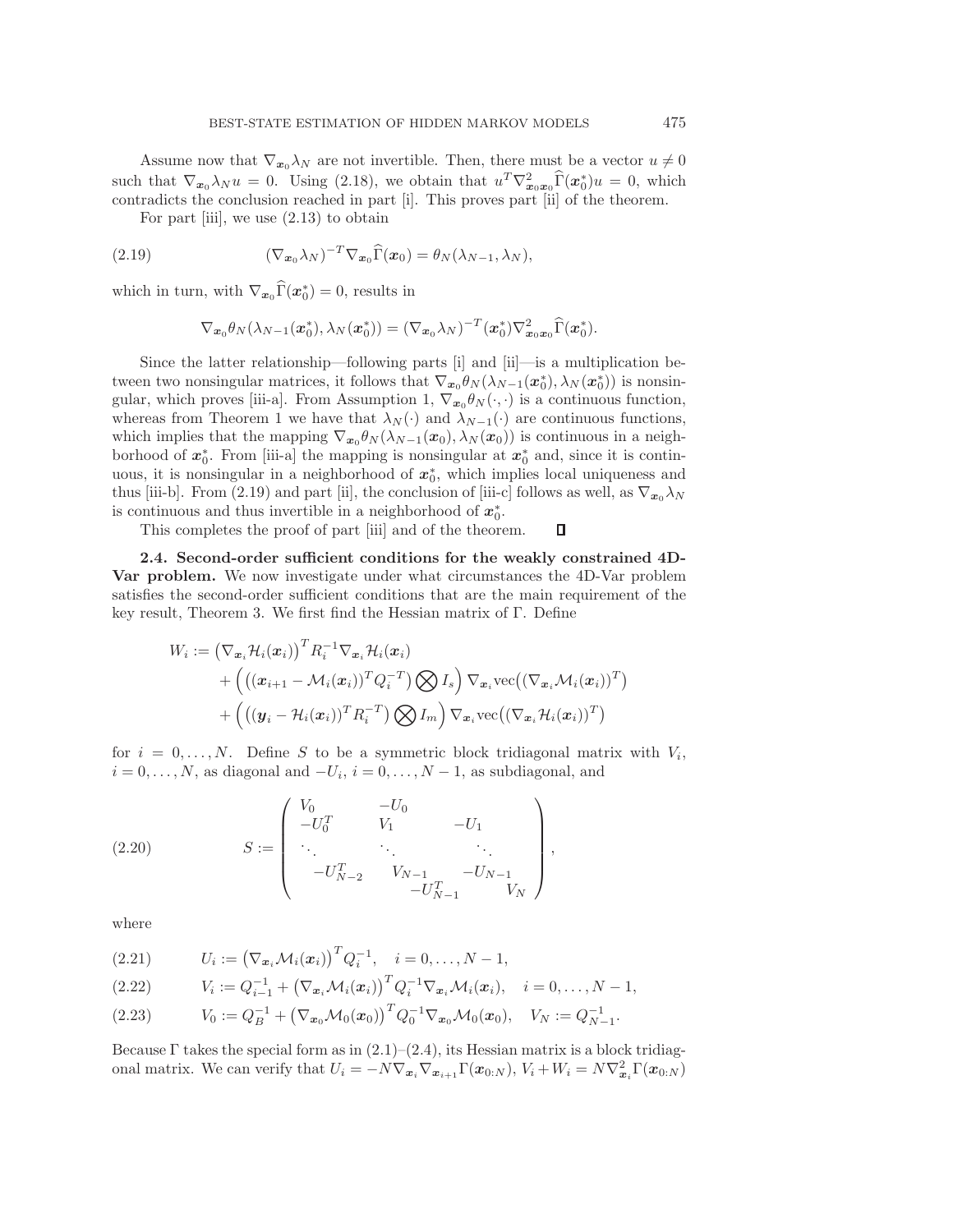as follows:

(2.24) 
$$
\nabla^2_{\bm{x}_{0:N}} \Gamma(\bm{x}_{0:N}) = \frac{1}{N}(S + \text{diag}(W_0, \dots, W_N)),
$$

where  $S$  is defined by  $(2.20)$  and  $(2.23)$ .

LEMMA 1. Suppose that the first- and second-order derivatives of  $\mathcal{M}_i$  and  $\mathcal{H}_i$ *are bounded;*  $\nabla_x \mathcal{M}_i$  *is nonsingular;*  $Q_i$ *, R<sub>i</sub>*,  $Q_B$  *are positive definite (all of which are standard* 4*D*-Var conditions); and  $W_i$  are positive semidefinite at the solution  $x^*_{0:N}$ ,  $i = 0, 1, \ldots, N$ . Then  $\nabla^2_{\mathbf{x}_{0:N}} \Gamma(\mathbf{x}_{0:N})$  *is positive definite at that solution.* 

The significance of this result is that the optimization problem of the weakly constrained 4D-Var satisfies the second-order sufficient condition. Therefore, Theorem 3[iii] applies to ensure that the solution of the 4D-Var problem satisfies a nonlinear equation defined by  $\theta_N$  and the mappings  $\lambda$ , a fact which we will exploit in section 2.5 to create a low-memory method to find a local minimum of (1.1).

Of all the conditions invoked, only the one concerning the positive definiteness of  $W_i$  is nonstandard. They hold, for example, for linear systems or for the case where the model and observation error is 0 at the solution. Note, however, that these conditions are sufficient but not necessary for well-posedness of the nonlinear equation (2.25). The only necessary condition is the second-order condition, though it is of course difficult to ensure a priori in all nonlinear problems for any variational approach, including ours.

*Proof.* If  $Z \neq 0$ , then

$$
Z^T S Z = \boldsymbol{z}_0^T Q_B^{-1} \boldsymbol{z}_0 + \sum_{i=0}^{N-1} \left( \nabla_{\boldsymbol{x}_i} \mathcal{M}_i(\boldsymbol{x}_i) \boldsymbol{z}_i - \boldsymbol{z}_{i+1} \right)^T Q_i^{-1} \left( \nabla_{\boldsymbol{x}_i} \mathcal{M}_i(\boldsymbol{x}_i) \boldsymbol{z}_i - \boldsymbol{z}_{i+1} \right) > 0.
$$

The inequality holds because if the right-hand side is 0, then  $z_{i+1} = (\nabla_{x_i} \mathcal{M}_i(x_i)) z_i$ and  $z_0 = 0$ , which in turn implies  $Z = 0$ , a contradiction. If  $W_i$  is positive semidefinite, then the Hessian matrix of  $\Gamma$ , (2.24), is positive definite, and the proof is complete. 0

**2.5. Our low-memory approach.** The essence of our approach follows from Theorems 1 and 3. From these theorems, the minimizer  $x_0^*$  of (2.12) and, implicitly, the first component of the minimizer of the target function (2.1), can be obtained by solving the nonlinear systems of equations in  $x_0$ :

(2.25) 
$$
\theta_N(\lambda_{N-1}(x_0), \lambda_N(x_0)) = 0.
$$

In the case of the 4D-Var functional  $(1.1)$ , using  $(2.5c)$  with the definition  $(2.2)$ , with  $x_{N-1}, x_N$  computed by recurrence (2.11), we have that

(2.26) 
$$
\theta_N(\boldsymbol{x}_{N-1}, \boldsymbol{x}_N) = 2Q_{N-1}^{-1}(\boldsymbol{x}_N - \mathcal{M}_{N-1}(\boldsymbol{x}_{N-1})) - 2(\nabla_{\boldsymbol{x}_N} \mathcal{H}_N(\boldsymbol{x}_N))^T R_N^{-1}(\boldsymbol{y}_N - \mathcal{H}_N(\boldsymbol{x}_N)).
$$

For given  $x_0$ , the function on the left of (2.25) is evaluated by computing  $\lambda_i(x_0)$ recursively using Theorem 1. In turn, the nonlinear equation (2.25) is well-posed from Theorem 3[iii]. The resulting nonlinear equation can now be solved by limitedmemory quasi-Newton nonlinear equation methods such as limited-memory Broyden methods [27, 4]. Alternatively, under some conditions, the same recursion can be used to compute the objective function (2.12) and a descent direction for it, as we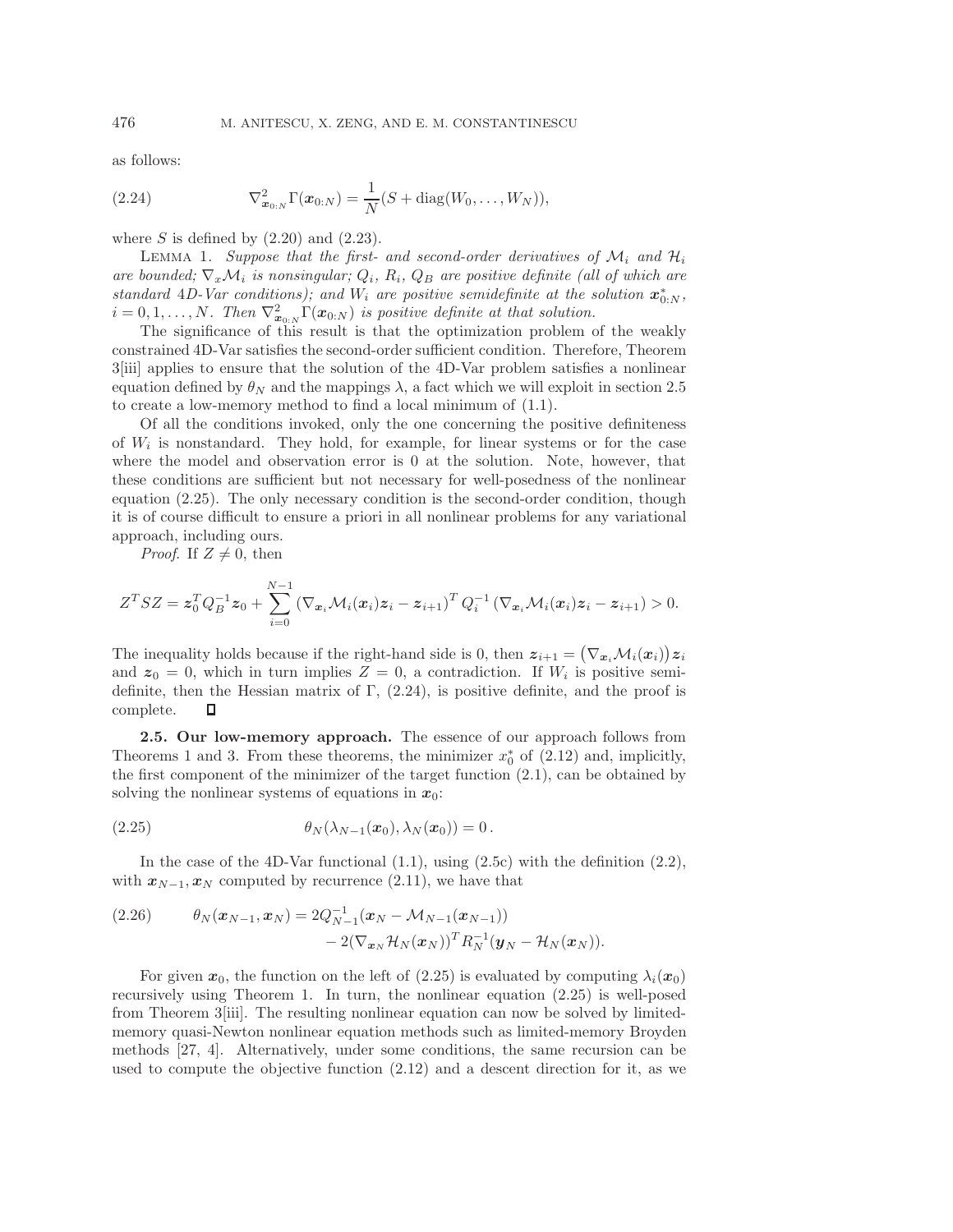will illustrate in section 2.7. In turn, this can be used in a limited-memory quasi-Newton optimization approach such as limited-memory BFGS (L-BFGS) [4, 15].

Therefore, in principle,  $(2.25)$  can be solved by using only  $\mathcal{O}(1)$  stored vectors. The only vectors that need to be stored are the current  $x_0$ , the vectors at the current recursion step  $(x_i$  and  $x_{i+1}$  at the *i*th step of the recursion in Theorem 1), and the vectors needed by the limited-memory Broyden (L-Broyden) method. Once the convergence criterion is satisfied, the sought-after quantity (typically, the best estimate of the last state  $x_N^*$  can be output after one more recursion.

In any case, our approach compares favorably with a brute-force minimization of  $(2.1)$  where, in principle, *all vectors*  $x_i$  need to be stored,  $i = 0, 1, 2, \ldots, N$ . For high-fidelity simulations in memory-starved environments, as the emerging high-end computing facilities appear to be, this can be a major handicap.

**2.6. Comparison with the strong constraint case.** Some of the difficulties in the direct approach to  $(2.1)$  appear in the case with strong constraints:

(2.27) 
$$
\min \Gamma(\boldsymbol{x}_{0:N}) := \frac{1}{N} \left( \sum_{i=0}^{N-1} [\gamma_i(\boldsymbol{x}_i) + \phi_i(\boldsymbol{x}_i, \boldsymbol{x}_{i+1})] + \gamma_N(\boldsymbol{x}_N) \right),
$$

$$
\boldsymbol{x}_{i+1} = M_i(\boldsymbol{x}_i), \quad i = 0, 1, 2, ..., N-1.
$$

Note that, because of the constraints, this new problem has only 1 vector degree of freedom, whereas the problem of minimizing  $(2.1)$  had  $N + 1$  degrees of freedom. In the 4D-Var case with strong constraints, as applied operationally, the terms  $\phi_i$  do not appear, but we preserve them for generality; they will not change our approach.

The optimality conditions for  $(2.27)$  can be obtained by introducing Lagrange multipliers  $m_i$ ,  $i = 0, 1, ..., N - 1$ , and the Lagrangian function

(2.28) 
$$
\mathcal{L}(\boldsymbol{x}_{0:N}, \boldsymbol{m}_{0:N-1}) = \Gamma(\boldsymbol{x}_{0:N}) + \sum_{i=0}^{N-1} (\boldsymbol{x}_{i+1} - \mathcal{M}_i(x_i))^T \boldsymbol{m}_i.
$$

The optimality-feasibility conditions become  $\nabla_{\mathbf{x}_i} \mathcal{L} = 0, i = 0, 1, \ldots, N, \nabla_{\mathbf{m}_i} \mathcal{L} = 0$ ,  $i = 0, 1, \ldots, N - 1$ . That is,

(2.29a) 
$$
0 = \nabla_{\boldsymbol{x}_0} \gamma(\boldsymbol{x}_0) + \nabla_{\boldsymbol{x}_0} \phi_0(\boldsymbol{x}_0, \boldsymbol{x}_1) - \nabla_{\boldsymbol{x}_0} \mathcal{M}_0^T(\boldsymbol{x}_0) \boldsymbol{m}_0,
$$

(2.29b) 
$$
0 = \nabla_{\boldsymbol{x}_i} \gamma(\boldsymbol{x}_i) + \nabla_{\boldsymbol{x}_i} \phi_{i-1}(\boldsymbol{x}_{i-1}, \boldsymbol{x}_i) + \nabla_{\boldsymbol{x}_i} \phi_i(\boldsymbol{x}_i, \boldsymbol{x}_{i+1}) + \boldsymbol{m}_{i-1} - \nabla_{\boldsymbol{x}_i} \mathcal{M}_i^T \boldsymbol{m}_i, \quad i = 1, 2, ..., N - 1,
$$

(2.29c) 
$$
0 = \nabla_{x} \gamma(x_N) + \nabla_{x_N} \phi_{N-1}(x_{N-1}, x_N) + m_{N-1},
$$

$$
\begin{array}{ccccccccc}\n\text{(2.200)} & & & & & & & \\
\text{(2.201)} & & & & & & \\
\text{(2.2021)} & & & & & & \\
\text{(2.2031)} & & & & & & \\
\text{(2.2041)} & & & & & & \\
\text{(2.2051)} & & & & & & \\
\text{(2.2061)} & & & & & & \\
\text{(2.2071)} & & & & & & \\
\text{(2.2081)} & & & & & & \\
\text{(2.2091)} & & & & & & \\
\text{(2.2091)} & & & & & & \\
\text{(2.2091)} & & & & & & \\
\text{(2.2091)} & & & & & & \\
\text{(2.2091)} & & & & & & \\
\text{(2.2091)} & & & & & & \\
\text{(2.2091)} & & & & & & \\
\text{(2.2091)} & & & & & & \\
\text{(2.2091)} & & & & & & \\
\text{(2.2091)} & & & & & & \\
\text{(2.2091)} & & & & & & \\
\text{(2.2091)} & & & & & & \\
\text{(2.2091)} & & & & & & \\
\text{(2.2091)} & & & & & & \\
\text{(2.2091)} & & & & & & \\
\text{(2.2091)} & & & & & & \\
\text{(2.2091)} & & & & &
$$

$$
(2.29d) \t 0 = x_{i+1} - \mathcal{M}_i(x_i), \t i = 0, 1, ..., N - 1.
$$

We are now faced with two options. The first is the classical adjoint approach, which can be thought to follow from Pontryagin's principle of optimal control. That is, one can think of  $x_0$  as the only (vector) degree of freedom.

Indeed, this setup is identical to the optimal discrete nonlinear control setup [3, Proposition 3.2]. It can be seen from that reference that the situation described here corresponds to the case in which the control over the first time stage is the initial state variable,  $x_0$ , and the dynamics and the objective function for the other variables do not depend on the control. Following the maximum principle in this setup, at a given *x*0, one computes the states by carrying out the forward recursion (2.29d) *and stores them*. Subsequently, the Lagrange multiplier  $m_{N-1}$  is computed from (2.29c). Then,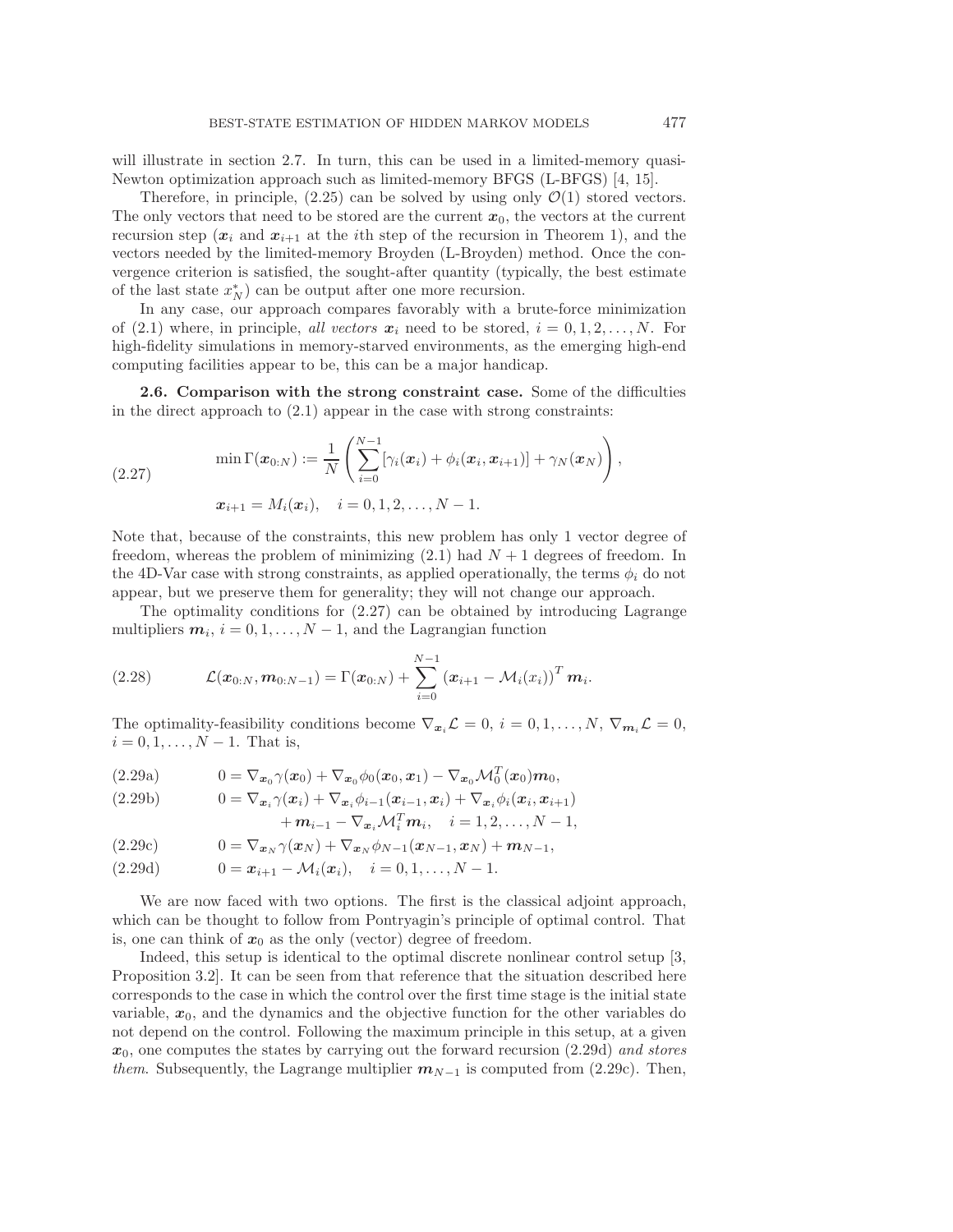all other Lagrange multipliers (the "adjoint variables") are computed recursively from  $(2.29b)$  *backward* all the way to  $m_0$ . Next, the quantity

$$
\nabla_{\boldsymbol{x}_0}\mathcal{L}=\nabla_{\boldsymbol{x}_0}\gamma(\boldsymbol{x}_0)+\nabla_{\boldsymbol{x}_0}\phi_0(\boldsymbol{x}_0,\boldsymbol{x}_1)-\nabla_{\boldsymbol{x}_0}\mathcal{M}_0^T(\boldsymbol{x}_0)\boldsymbol{m}_0
$$

is evaluated. This is simply the derivative of the objective function restricted on the feasible manifold defined by  $(2.29d)$  but unrestricted in  $x_0$ .

Subsequently, since the gradient is available, one has the option of carrying out a quasi-Newton optimization approach or, similar to the weakly constrained case described before, of solving the nonlinear equation resulting from setting the gradient to zero, that is, (2.29a). Nevertheless, note that to carry out the backward recursion, as is the case with all adjoint approaches, one needs to store at some point all vectors  $x_{0:N}$ , which may be a significant cost.

Alternatively, and related to the approach in this work, one can look at the optimality-feasibility conditions (2.29) as the nonlinear equation

$$
(2.30) \t\nabla_{\boldsymbol{x}_N} \gamma(\boldsymbol{x}_N(\boldsymbol{x}_0)) + \nabla_{\boldsymbol{x}_N} \phi_{N-1}(\boldsymbol{x}_{N-1}(\boldsymbol{x}_0), \boldsymbol{x}_N(\boldsymbol{x}_0)) + \boldsymbol{m}_{N-1}(\boldsymbol{x}_0) = 0.
$$

Here, the component functions of  $x_0$  are defined recursively as follows. From a prescribed  $x_0$ , (2.29d) is solved for  $i = 0$ , and  $x_1(x_0)$  is obtained. Subsequently, (2.29a) is solved for  $m_0(x_0)$ , which exists uniquely if  $\nabla_x \mathcal{M}_0(x_0)$  is invertible (which is the case for all time resolvents). Then a recursion is carried out through (2.29b) and (2.29d), obtaining at each step  $x_{i+1}(x_0)$  and  $m_i(x_0)$  up to  $i = N - 1$ . At that point, all the elements needed to evaluate the left-hand side of (2.30) are computed, and that quantity can be evaluated. At this point, one can apply the L-Broyden method and carry out the solution of the optimality system with  $\mathcal{O}(1)$  vector storage as in the weakly constrained session.

On the other hand, the case for using the nonlinear equation—limited-memory method for the strongly constrained case—is less compelling, since for the adjoint case,  $\mathcal{O}(\log N)$  vector storage schemes exist by using checkpointing on the adjoint calculation while regenerating the *x* vectors as needed from (2.29d). While this results in substantial additional computational expense, the approach is well understood and has the advantage of leading to an optimization problem and guarantees of global convergence to stationary points. Moreover, one does not need an extra solve with  $\nabla_x \mathcal{M}(x)$  at every step. Otherwise, in terms of conceptual complexity, the limitedmemory quasi-Newton approach for the adjoint-optimization approach seems to be comparable to the limited-memory quasi-Newton approaches proposed in this work.

In the weakly constrained case considered here (2.1), however, the backward recursion option does not seem to exist. The reason is that the problem is now truly a problem over an  $(N + 1)d$ -dimensional space defined by  $x_{0:N}$ , as opposed to over a d-dimensional case defined by  $x_0$  in the strongly constrained case. Therefore there is no projected gradient to speak of, which is an important concept in adjoint calculations. One could consider the optimality conditions of Theorem 1 as constraints on (2.1) and then apply the approach described through (2.29). Doing so, however, would require second derivatives of  $M_i(x)$ , which seems a steep price to pay for a first-order algorithm insofar as optimization properties are concerned. Therefore our approach in section 2.3, while related to Pontryagin's maximum principle, cannot be really inferred from it. We will thus concentrate on the algorithm described in section 2.3.

The comparison with the strongly constrained case reveals another interesting insight. In the control literature, the forward-nonlinear equation approach is thought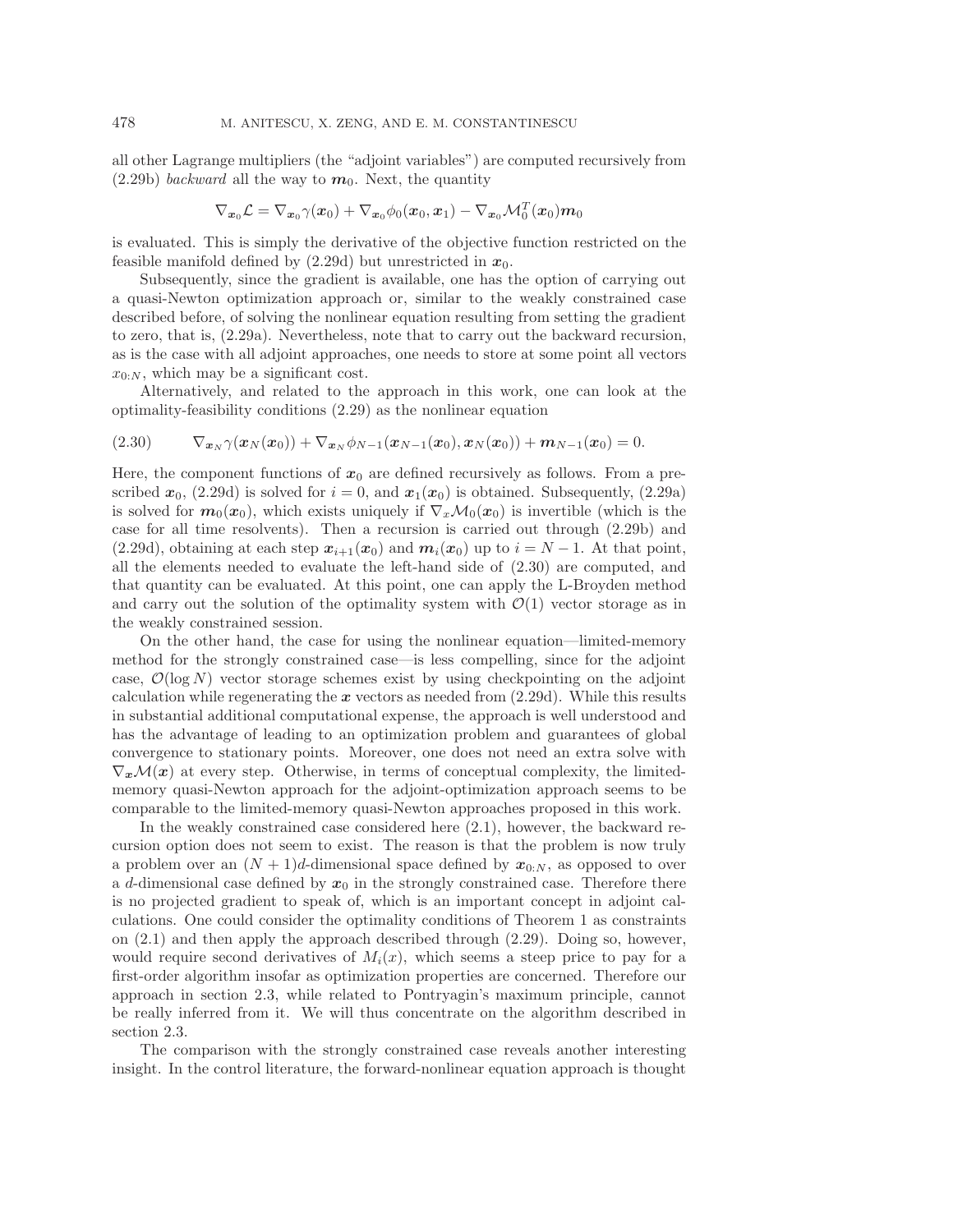of as a shooting approach for a boundary value problem. We can thus think of the approach from this work as a shooting approach for the nonlinear equation of the optimality conditions of (2.1) combined with a quasi-Newton method.

**2.7. Optimization-based low-memory approach.** Here we investigate the possibility of obtaining a descent direction for <sup>Γ</sup> *by doing forward sweeps only*. The advantage of such an approach compared to an adjoint one is that no information needs to be stored for a reverse sweep, which ensures a low-memory behavior. The aim is to find a vector which is guaranteed to have a positive inner product with  $\nabla_{x_0} \hat{\Gamma}$ . In turn, this would provide a theoretical basis for using optimization algorithms using line search and positive definite approximations of the Hessian matrix, as is the case for limited-memory, optimization-based quasi-Newton methods such as L-BFGS methods [15].

We prove the main results for optimization-based approaches below.

Lemma 2. *Suppose that Assumption* [A] *in section* 3 *holds and that the sequence*  $x_i$ ,  $i = 1, \ldots, N$ *, is derived by the recurrence formula* (2.11)*, and*  $\theta_N$  *is computed by* (2.26). Then there exist a  $T_{\delta}$  and an  $N_0$  such that  $\nabla_{\mathbf{x}_0} \mathbf{x}_N$  is positive definite for  $T < T_{\delta}$  and  $N \geq N_0$ .

*Proof*. We use the same notations as in the proof of Theorem 5. Following (3.12) and invoking Lemma 7 we obtain that  $G_N = \nabla_{\mathbf{x}_0} \mathbf{x}_N$  satisfies  $||G_N - I_s|| \to$  $||exp(PT) - I_s||$ . Choose now  $T_\delta$  such that  $||exp(PT) - I_s|| \leq \frac{1}{4}$  for all  $T \leq T_\delta$ . Then, from the preceding limit, there exists  $N_0$  such that  $||G_N - I_s|| \leq \frac{1}{3}$  for all  $N \geq N_0$ .  $\frac{G_N^T + G_N}{2} - I_s \Big| \Big| \leq \frac{1}{3}$ , and Since this implies that  $||G_N^T - I_s|| \leq \frac{1}{3}$ , it follows that  $||$ thus  $G_N^T + G_N$  is symmetric and positive definite, and so is  $G_N$ . This proves the  $\mathbf \Pi$ claim.

THEOREM 4. *Suppose Assumption* [A] *holds and the sequence*  $\boldsymbol{x}_i$ ,  $i = 1, 2, \ldots, N$ , *is derived by the recurrence formula* (2.11)*, and*  $\theta_N$  *is computed by* (2.26)*. Then there exists a*  $T_{\delta}$  *such that*  $(\nabla_{\boldsymbol{x}_0} \widehat{\Gamma})^T \theta_N$  *is positive for*  $T < T_{\delta}$ *.* 

*Proof*. From (2.13), we have

(2.31) 
$$
(\nabla_{\boldsymbol{x}_0} \widehat{\boldsymbol{\Gamma}})^T \theta_N = (\theta_N)^T (\nabla_{\boldsymbol{x}_0} \boldsymbol{x}_N) \theta_N.
$$

According to Lemma 2, there exists a  $T_{\delta}$  such that  $\nabla_{\mathbf{x}_0} \mathbf{x}_N$  is positive definite for  $T < T_{\delta}$ . Hence the proof is complete.

The significance of the result of Theorem 4 is that scaling the vector  $\theta_N$  obtained from the forward recursion (2.9) will now provide a descent direction for  $\Gamma(x_0)$  when the time interval is small enough under the conditions described in the theorem.

Of course, the condition  $T \leq T_{\delta}$  may be quite limiting. On the other hand, as proved in Theorem 3[iii-c] we have that  $\theta_N$  will be proportional with the distance from the current point to the solution. Therefore its size is proportional to that of the gradient, and while we cannot ensure it will provide a descent direction, it is quite likely that either it or its reciprocal will provide a substantial descent. So we will use it even for T larger than Theorem 4, with the expectation that it could work well, even though this cannot be generally proved.

**3. Stability issues.** The advantage of our method is most evident at large N values. On the other hand, in that regime the recursive nature of the solution opens the door to having an unstable scheme that, even if formally well defined, results in quantities too large to be practical. These difficulties are not by themselves unique to our method; the recurrence in the maximum principle approach (adjoint approach) in the case of strong constraints is also susceptible to instability if the number of steps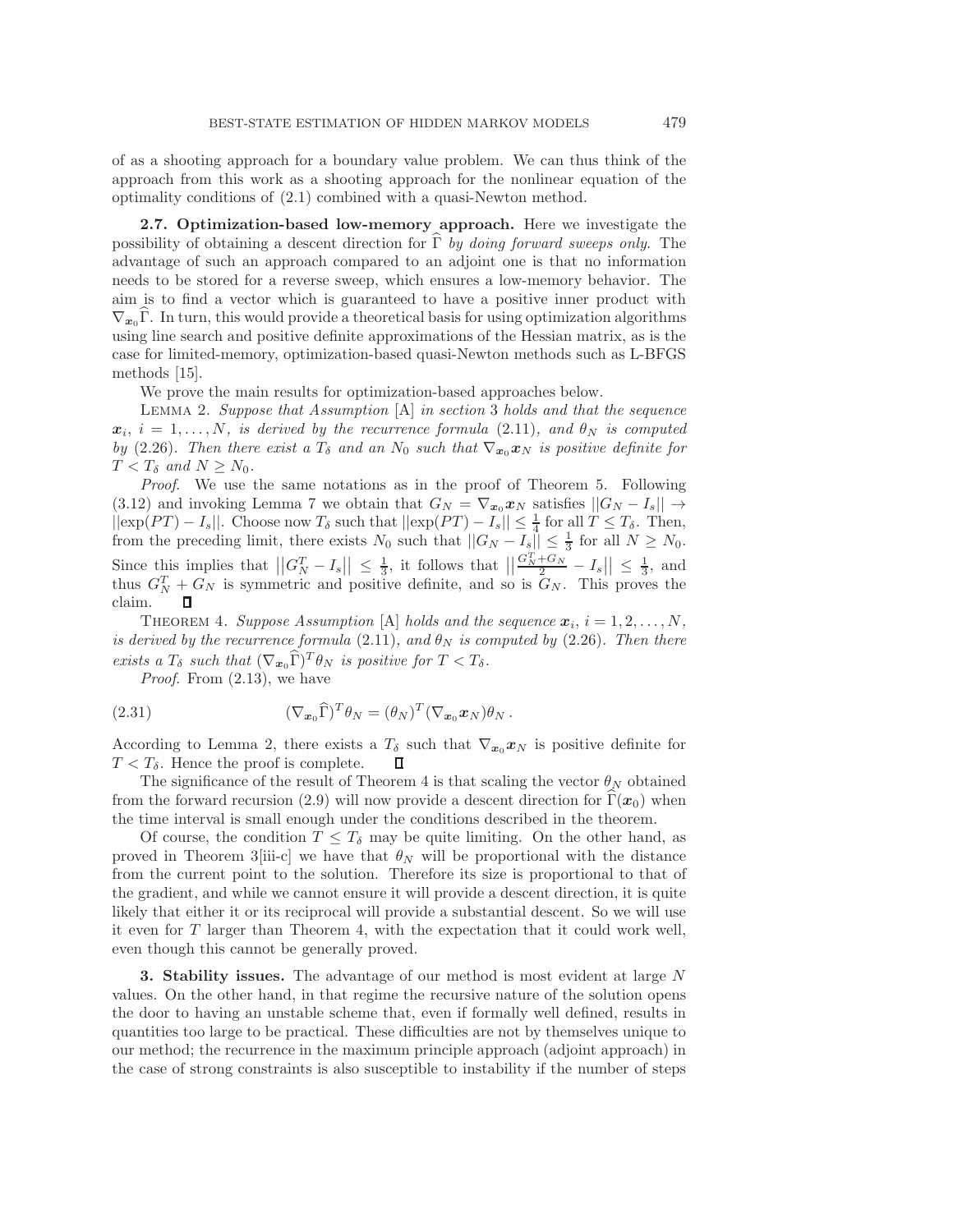considered is too large in relationship to the size of the eigenvalues of  $\nabla_x\mathcal{M}(x)$  [3, equation (3.38)].

Therefore, the stability of the recurrence  $(2.11)$  needs to be studied. We are particularly interested in the limit case  $N \to \infty$ . For a dynamical system such as Burgers' equation, given a fixed time interval, it is desirable that when the time step goes to zero (i.e., the iteration number  $N$  increases to infinite) and the time interval  $T$  is fixed, the solution of  $(2.11)$  remains bounded.

Since a complete analysis is difficult for nonlinear systems, we will carry out this analysis for linear time-invariant systems. That is, we will investigate only the case of linear  $\mathcal{M}_i$  in (2.2) and  $\mathcal{H}_i$  from (2.3):

Mi(*x*i) = A*x*<sup>i</sup> (3.1) ,

$$
(3.2) \t\t\t\t\t\mathcal{H}_i(\boldsymbol{x}_i) = B\boldsymbol{x}_i.
$$

By replacing (3.1) and (3.2) in (2.11), the recurrence formula for computing  $x_{i+1}$ ,  $i = 1, \ldots, N-1$ , becomes

(3.3) 
$$
\mathbf{x}_{i+1} = -QA^{-T}B^{T}R^{-1}\mathbf{y}_{i} - QA^{-T}Q^{-1}A\mathbf{x}_{i-1} + (QA^{-T}Q^{-1} + A + QA^{-T}B^{T}R^{-1}B)\mathbf{x}_{i},
$$

and

$$
(3.4) \ \ \mathbf{x}_1 = -QA^{-T}(B^T R^{-1} \mathbf{y}_0 + Q_B^{-1} \mathbf{x}_B) + (QA^{-T} Q_B^{-1} + A + QA^{-T} B^T R^{-1} B) \mathbf{x}_0.
$$

We want to allow for an asymptotic analysis with  $h = \frac{T}{N} \to 0$ , and with T fixed. We thus discuss how the various quantities of interest should behave with  $h$ . In the following we use the Landau notation:  $a = \mathcal{O}(h)$  and, respectively,  $a = o(h)$  indicate that  $||a/h||$  is bounded and, respectively, converges to 0 as  $h \to 0$ .

To mimic the discretization of a continuous dynamical system, the propagator of the dynamical system should satisfy  $A = I + \mathcal{O}(h) = I + \mathcal{O}(\frac{r}{N})$ . Since the covariance matrix  $R$  models instrument error, it is reasonable to assume that it is independent of the time step, and we will thus take it to be constant. About the numerical error model, consistency requires that the error be no larger than  $\mathcal{O}(h) = \mathcal{O}(\frac{T}{N})$ , the size of the time step, and thus its variance to be no larger than the square of it. We make a marginally stronger assumption below.

*Assumption* [A]. We assume that  $A = A(h) = I + hP + \mathcal{O}(h^2)$ ,  $Q = Q(h)$  $\psi(h)(Q_0 + \mathcal{O}(h)), R = \mathcal{O}(1), Q_B = \mathcal{O}(1)$  for  $h \to 0$ . Here  $Q_0$  is a constant invertible covariance matrix, and  $\psi(h) = o(h^2)$ . Here  $h = T/N$ , and N is the number of time intervals considered in the system.

To carry out the stability analysis under these circumstances, we first prove the following lemma. Note that  $A$  and  $Q$  depend on  $h$ .

*LEMMA 3. Under Assumption* [A]*,*  $||QA^{-T}Q^{-1}||^N$ *,*  $||QA^TQ^{-1}||^N$ *, and*  $||A||^N$  are *bounded for all* h *sufficiently small.*

*Proof*. See section A.1. п

Note that the second-order recurrence in (3.3) can be written in a matrix-vector form as

(3.5) 
$$
\begin{pmatrix} x_{i+1} \\ x_i \end{pmatrix} = L \begin{pmatrix} x_i \\ x_{i-1} \end{pmatrix} + S \begin{pmatrix} y_i \\ 0 \end{pmatrix},
$$

where

$$
(3.6) \t\t\t L := \begin{pmatrix} D & -E \\ I_s & \mathbf{0} \end{pmatrix},
$$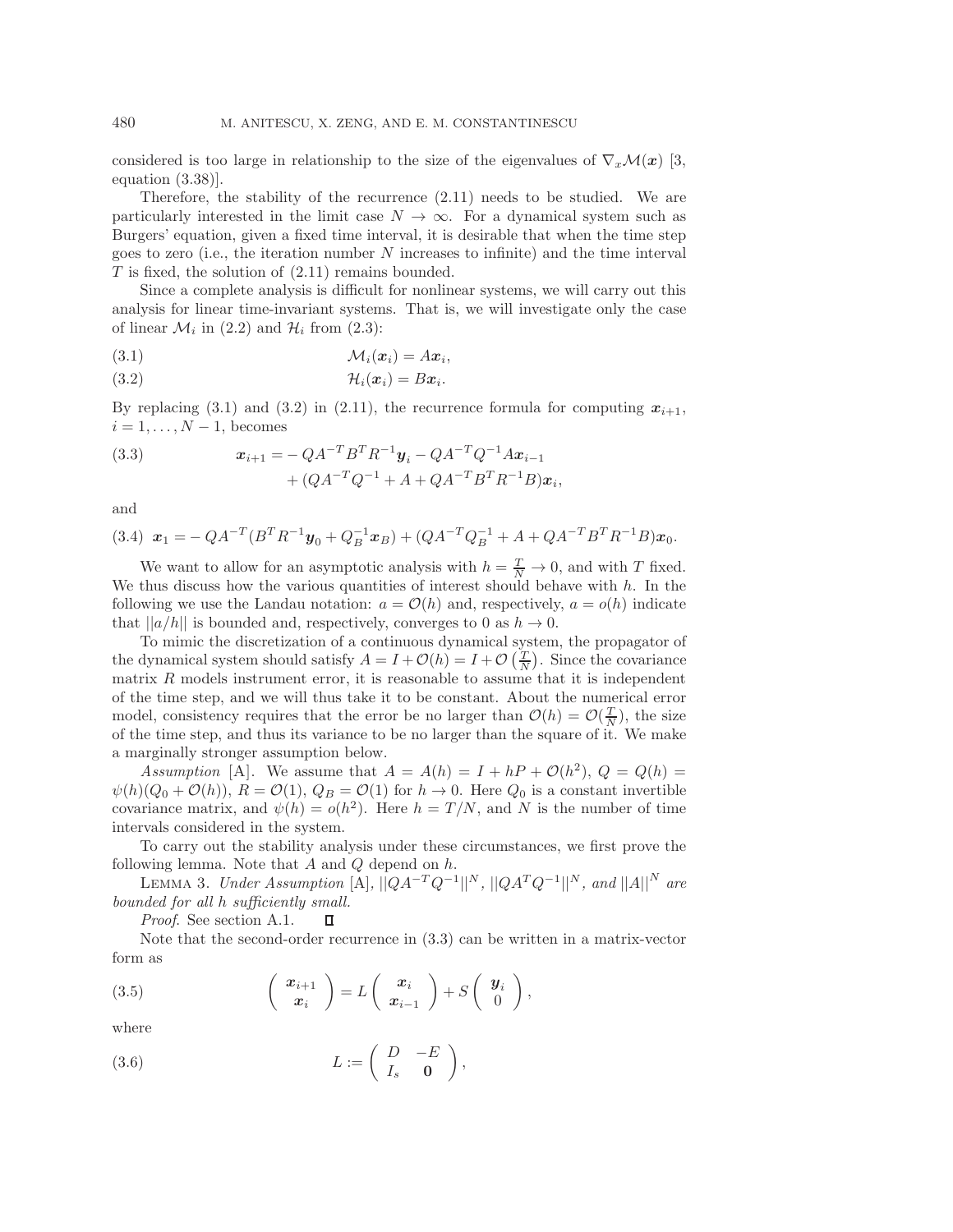$E := QA^{-T}Q^{-1}A$ ,  $I_s$  is the  $s \times s$  identity matrix, and  $D := QA^{-T}Q^{-1} + A +$  $QA^{-T}B^{T}R^{-1}B$ . Clearly L is a matrix with special form, and we can derive  $L^{N}$  with some extra effort. Our first attempt is made in the following lemma.

Lemma 4. *Let* U *and* V *be* s × s *square matrices, and*

$$
L := \left( \begin{array}{cc} U + V & -UV \\ I_s & 0 \end{array} \right).
$$

*Then*

(3.7) 
$$
L^{n} = \begin{pmatrix} g_{n} & -g_{n-1}UV \\ g_{n-1} & g_{n} - g_{n-1}(U+V) \end{pmatrix},
$$

 $\Box$ 

*where*  $g_n = \sum_{i=0}^n V^i U^{n-i}$ *.* 

*Proof*. See section A.2.

However, the matrix  $L$  in Lemma 4 is still a bit different in our case, which we begin to investigate with the following lemma.

LEMMA 5. Let  $U, V,$  and  $C$  be  $s \times s$  square matrices, and

$$
L := \left( \begin{array}{cc} U + V + C & -UV \\ I_s & 0 \end{array} \right).
$$

*Then*

(3.8) 
$$
L^{n} = \begin{pmatrix} f_{n} & -f_{n-1}UV \\ f_{n-1} & -f_{n-2}UV \end{pmatrix},
$$

*where*  $f_n(U + V + C) - f_{n-1}UV = f_{n+1}$ , with  $f_{-1} = \mathbf{0}_s$ ,  $f_0 = I_s$ . *Proof*. See section A.3.

The difficulty with Lemma 5 is that the term  $C$  makes a general solution for  $f_n$ very complicated algebraically. To reduce the calculation of  $f_n$  to the calculation of  $g_n$ , we prove the following.

LEMMA 6. Let  $J_1(h)$ ,  $J_2(h) \in \mathbb{R}^{s \times s}$  be matrices satisfying  $J_1(h) = J_1^0 + \mathcal{O}(h)$ ,  $J_2(h) = J_2^0 + \mathcal{O}(h)$  such that  $J_1^0$  and  $-J_2^0$  have no common eigenvalues and  $C(h) \in$  $\mathbb{R}^{s \times s}$ ,  $C(h) = o(h^2)$ *. Define the matrices*  $U(h) = I_s + hJ_1(h)$ ,  $V(h) = I_s - hJ_2(h)$ *. There exists*  $h_0$  *such that for all*  $0 \leq h \leq h_0$  *there exist the matrices*  $\hat{U}(h)$  *and*  $\hat{V}(h)$ *satisfying*

(3.9) 
$$
\widehat{U}(h) + \widehat{V}(h) = C(h) + U(h) + V(h), \quad \widehat{U}(h)\widehat{V}(h) = U(h)V(h)
$$

*and*

(3.10) 
$$
\left| \left| \widehat{U}(h) - U(h) \right| \right| = o(h), \quad \left| \left| \widehat{V}(h) - V(h) \right| \right| = o(h).
$$

*Proof*. See section A.4.  $\Box$ 

The key bounding calculation is now provided by the following lemma.

LEMMA 7. Let  $f_n$  be the sequence from Lemma 5 as applied to  $(3.5)$ – $(3.6)$ . To *this end, we use the identifications*  $U = QA^{-T}Q^{-1}$ ,  $V = A$ , and  $C = QA^{-T}B^{T}R^{-1}B$ . *Assume that Assumption* [A] *holds and that*  $P^T$  *and* −P *have no common eigenvalues. Then the following hold:*

 $[i]$   $\frac{1}{N}$  ||f<sub>n</sub>|| *is bounded for all* N *and*  $1 \le n \le N$ *.* 

[ii] *For any*  $\epsilon$  *there exists*  $N_0$  *such that for all*  $N \geq N_0$ *, we have that* 

$$
||f_N - f_{N-1}QA^{-T}Q^{-1}|| < ||e^{PT} - I_s|| + \epsilon.
$$

*Note that*  $Q$ ,  $A$  *depend on*  $h = \frac{T}{N}$  *as defined in Assumption* [A]*.*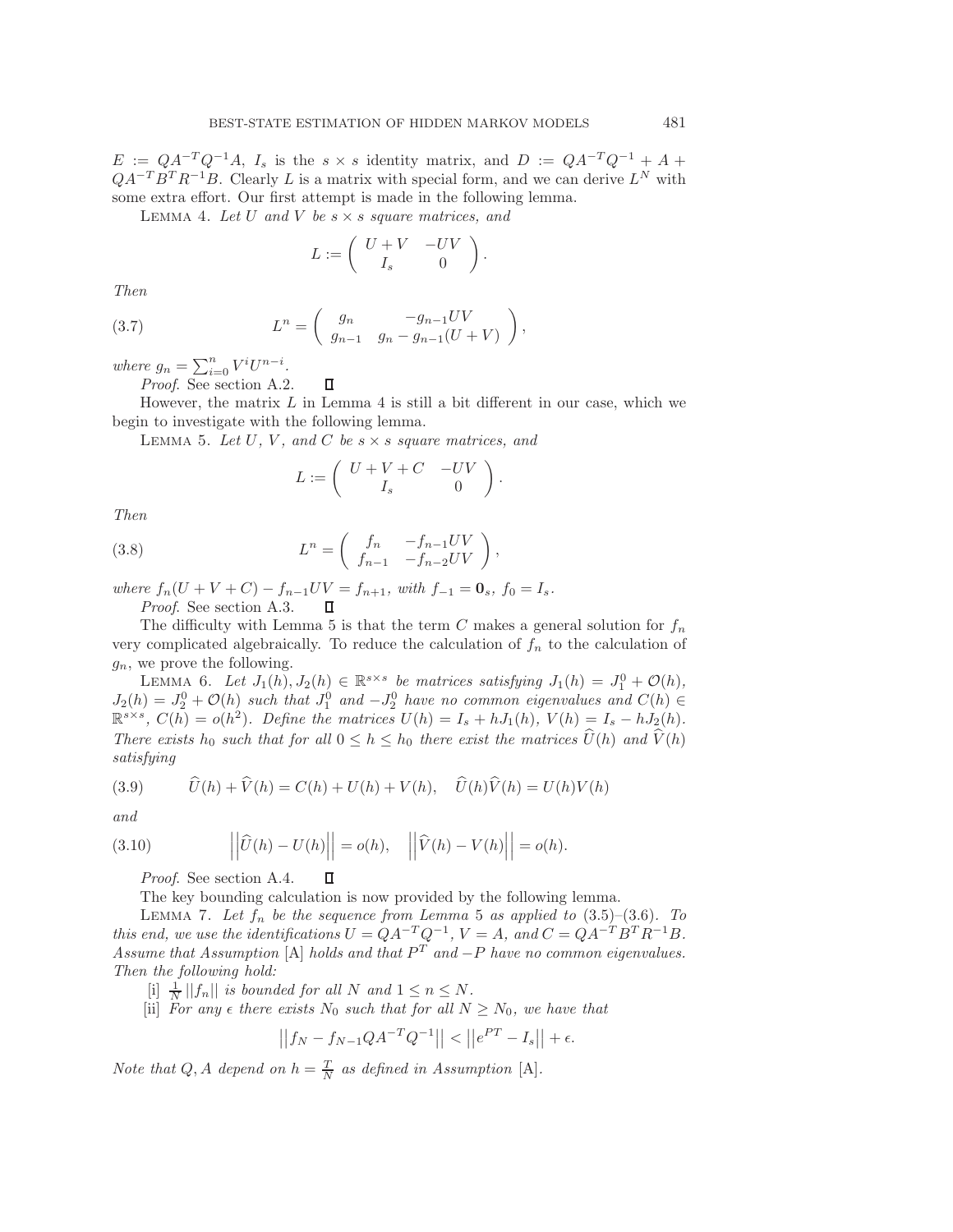*Proof*. See section A.5.  $\Box$ 

*Remark*. The only assumption we made beyond Assumption [A] is that P and  $-P<sup>T</sup>$  have no common eigenvalues. This is the case, for example, if A is the propagator of the dynamical system  $\frac{dx}{dt} = Px$ , where P is a stable matrix. Therefore, the condition is satisfied if the target system is stable.

THEOREM 5. Suppose that the sequence  $\mathbf{x}_i$ ,  $i = 1, \ldots, N$ , is derived by recurrence *formula* (2.11)*, and*  $\theta_N$  *is computed by* (2.26)*. Then*  $||\nabla_{\mathbf{x}_0} \mathbf{x}_N||$  *is bounded as*  $N \to \infty$ *, and thus the recurrence* (3.3) *is stable.*

*Proof*. We first prove that

$$
\nabla_{\boldsymbol{x}_0} \boldsymbol{x}_N = f_N + f_{N-1} \left( -Q A^{-T} Q^{-1} + Q A^{-T} Q_B^{-1} \right),
$$

where  $f_n$  is defined as in Lemma 5.

The second-order recurrence  $(3.3)$  can be written as  $(3.5)$  with L defined as in (3.6). Let  $L_1^N$ ,  $L_2^N$ ,  $L_3^N$ , and  $L_4^N$  denote the upper left block, upper right block, bottom left block, and bottom right block of  $L^N$ , respectively. According to (3.5), we will have

$$
(3.11) \quad \nabla_{\mathbf{x}_0} \mathbf{x}_N = L_3^N \frac{\partial \mathbf{x}_1}{\mathbf{x}_0} + L_4^N = L_3^N \left( Q A^{-T} Q_B^{-1} + A + Q A^{-T} B^T R^{-1} B \right) + L_4^N.
$$

Let E, D be as in (3.6). According to Lemma 5,  $L_3^N = f_{N-1}$ ,  $L_4^N = -f_{N-2}E$ , and  $f_nD - f_{n-1}E = f_{n+1}$ . Moreover, we have that

$$
\nabla_{\boldsymbol{x}_0} \boldsymbol{x}_N = f_{N-1} D - f_{N-2} E + f_{N-1} \left( Q A^{-T} Q_B^{-1} - Q A^{-T} Q \right) \n= f_N + f_{N-1} \left( Q A^{-T} Q_B^{-1} - Q A^{-T} Q^{-1} \right).
$$

In turn, this leads to the inequality

$$
(3.12) \t ||\nabla_{\boldsymbol{x}_0} \boldsymbol{x}_N|| \le ||f_N - f_{N-1} Q A^{-T} Q^{-1}|| + ||f_{N-1}|| ||Q A^{-T} Q_B^{-1}||.
$$

From Lemma 7[ii] the first term is bounded, whereas the second term can be written as  $\frac{f_{N-1}}{N}$  ||NQA<sup>-T</sup>Q<sub>B</sub><sup>-1</sup>||, of which the first factor is bounded from Lemma 7[i] and the second factor is  $o(h)$  from Assumption [A]. Consequently  $||\nabla_{\mathbf{x}_0} \mathbf{x}_N||$  is bounded, which proves the claim. Д

This result proves that even as  $N \to \infty$ , the essential components of our algorithm will stay bounded. In that regime, as our algorithm stores  $\mathcal{O}(1)$  vectors, our storage will be  $\mathcal{O}(1/N)$  relative to a classical approach which stores all vectors  $x_i$ , a large and increasing storing efficiency.

**4. Effect of numerical error.** The computational core of our method is the recurrence equation (2.11). While Theorem 5 elucidates the stability effects in the linear case for the situation where that equation is computed exactly, an important practical issue is the effect of numerical error when evaluating (2.11). For moderatesized systems, all linear solves in that equation can be carried out directly, and that error is primarily of finite arithmetic type. For larger systems, some of the linear solves, particularly involving the matrix  $\nabla_{x_i} \mathcal{M}(x_i)^{-T}$ , may have to be carried out iteratively and, thus, will be inexact. This will yield another source of error that at most times is larger than the finite arithmetic one. The question thus becomes, How sensitive is this iteration to numerical error?

To have a comparable reference case, we compare the effect of numerical error against that for the forward equation (2.29d) in the strongly constrained 4D-Var case,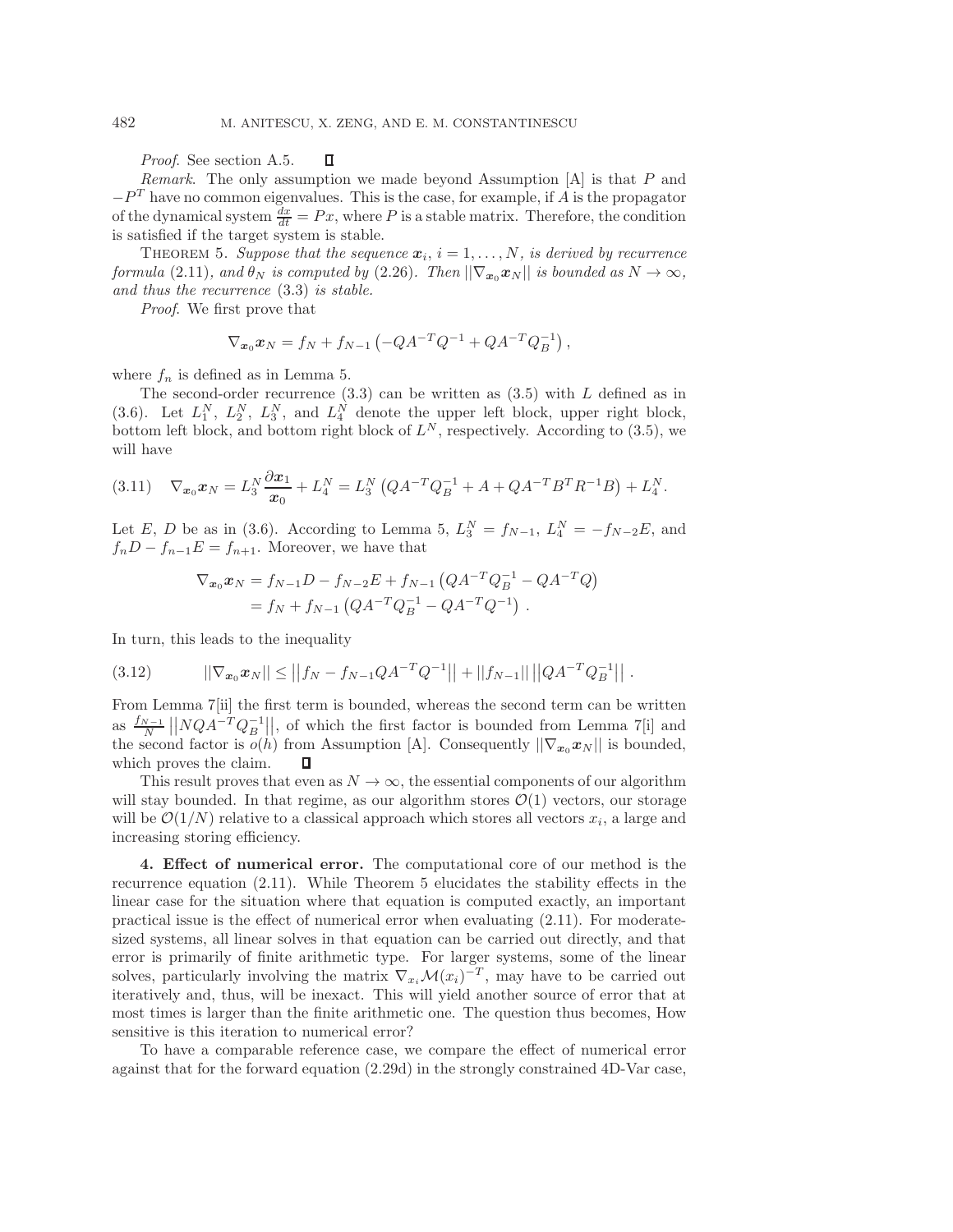to which (2.11) is to a large extent analogous in this case. If one uses implicit methods to compute  $x_i = M_i(x_i)$  in the strongly constrained case, then one of the components of the error is likely to be in the solution of linear equations with matrices derived from  $\nabla_{x_i} \mathcal{M}(x_i)^{-T}$ , so the errors would have a comparable source. As models of the error, we use

(4.1) 
$$
\mathbf{e}_{i+1}^s = A\mathbf{e}_i^s + \epsilon_{i+1}^s, \quad i = 0, 1, 2, \dots, N-1,
$$

for the strong case and

$$
(4.2) \quad \tilde{\mathbf{e}}_{i+1}^w = \begin{pmatrix} \mathbf{e}_{i+1}^w \\ \mathbf{e}_i^w \end{pmatrix} = L \begin{pmatrix} \mathbf{e}_i^w \\ \mathbf{e}_{i-1}^w \end{pmatrix} + \tilde{\epsilon}_{i+1}^w = L\tilde{\mathbf{e}}_i^w + \tilde{\epsilon}_{i+1}^s, \quad i = 1, 2, \dots, N-1,
$$

for the weak 4D-Var case. In the weak case,  $e_i^w$  is the error in the state variable  $x_i$ , but for algebraic simplicity we focus on the joined successive states error  $\tilde{\mathbf{e}}_i^w$ ; the two can easily be transformed into each other. Also,  $\tilde{\epsilon}_i^s$  and, respectively,  $\tilde{\epsilon}_i^w$  are the errors in evaluating the right-hand side of the recursion equations—the sources of error in this analysis.

These model equations one would obtain from  $(2.29d)$  and, respectively,  $(3.5)$  the latter derived from  $(2.11)$ —assuming a linear system of equations such as  $(3.1)$ and then subtracting the exact solution from the one affected by numerical error. From these models, we obtain

(4.3) 
$$
\mathbf{e}_N^s = \sum_{n=0}^N A^n \epsilon_{N-n}^s \to ||\mathbf{e}_N^s|| \le \sum_{n=0}^N ||A||^n ||\epsilon_{N-n}^s||
$$

for the strong case, where  $\epsilon_0^s$  is the error in the initial condition. Here we use the triangle inequality and properties of matrix norms. Similarly, one obtains

(4.4) 
$$
\tilde{\mathbf{e}}_N^w = \sum_{n=0}^{N-1} L^n \epsilon_{N-n}^w \to ||\tilde{\mathbf{e}}_N^w|| \le \sum_{n=0}^{N-1} ||L||^n ||\epsilon_{N-n}^w||,
$$

where  $\epsilon_0^w$  is the error from the initial iterate.

Under Assumption [A], we have that  $A ∼ I + O(h)$ . Moreover, this is the case from the classical stability analysis where the standard assumption is that  $A$  is diagonalizable [2]. Under this assumption, it follows that  $A<sup>n</sup>$  is bounded. On the other hand, under Assumption  $[A]$ , the matrix  $L$ ,  $(3.6)$ , with entries identified in Lemma 7 will tend in the limit to the matrix  $[2I<sub>s</sub>, -I<sub>s</sub>; I<sub>s</sub>, 0]$  that has nontrivial  $2 \times 2$  Jordan blocks. Therefore, as  $n \to \infty$ , it follows that  $L^n \to \infty$ . This is the main reason that the analysis from section 3 is so intricate. On the other hand,  $L<sup>n</sup>$  does not grow to  $\infty$  faster than linearly, as follows from Lemma 7.

- 1. If we have that  $||\epsilon||_i^s$  and  $||\tilde{\epsilon}_i^w||$  are bounded below, then the upper bounds on both  $e_N^w$  in (4.3) and  $e_N^s$  in (4.4) are going to  $\infty$  as  $N \to \infty$ . Such is the case when the source of error cannot be reduced by the user, as is the case with truncation error.
- 2. If we can control the tolerance, then  $||\epsilon||_i^s \leq \frac{1}{N}$  is sufficient to ensure that the error in (4.3) stays bounded in the strong case. The weak case, however, requires  $||\tilde{\epsilon}||_i^w \leq \frac{1}{N^2}$  under the same considerations.

A conclusion for upper bounds is weaker than consequences for errors themselves, though this is a fairly standard practice in numerical analysis, and in the absence of further structure assumptions, these bounds are quite indicative of the behaviors of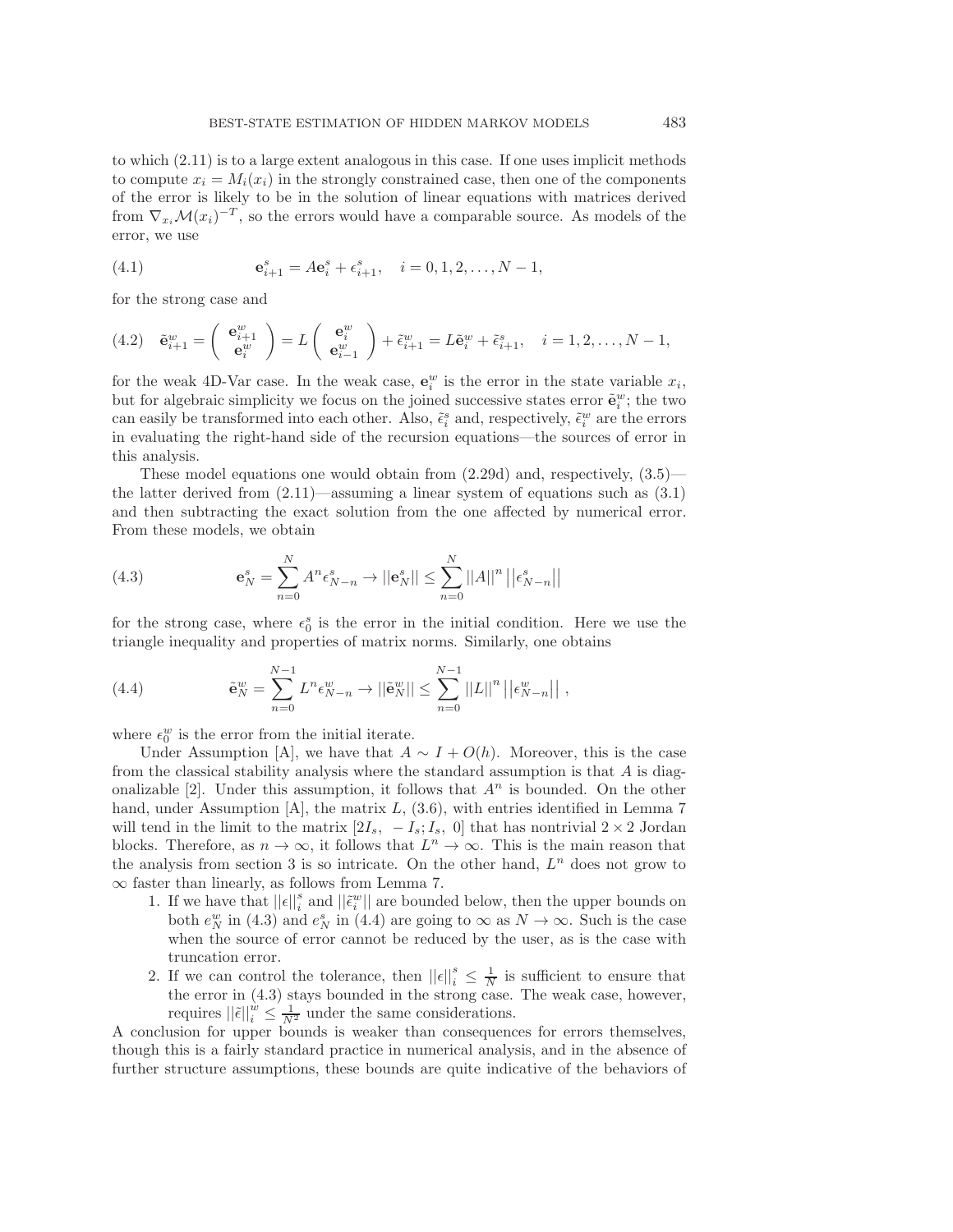the numerical methods [2]. Moreover, results for accuracy of the gradient may be of interest; however, noting the expression of the functional (2.1), we see that upper bounds on errors in x naturally extend to upper bounds on  $\Gamma$  and its gradients using Lipschitz-type inequalities, so the conclusions would be largely similar.

We conclude that, under most scenarios, since  $L^N$  is unbounded and  $A^N$  is bounded, the recurrence we proposed for weak 4D-Var (2.11) will require more accuracy than the recurrence of the state in the strongly constrained case (2.29d) for the accumulation of error to not overwhelm the calculation. We note, however, that (1) both recurrences must have to this end an error in their evaluation that goes to 0 as  $N \to \infty$  (although (2.11) requires on the order of N faster convergence to 0), and (2) in low-memory environments we are not aware of any alternatives for weak 4D-Var to the recursive approached we propose here.

**5. Numerical experiments.** We now present numerical experiments that illustrate the theoretical findings discussed in section 2. We solve both the nonlinear formulation (2.25), which we expect to be regular based on Theorem 3, and the optimization formulation with the objective  $(2.12)$ , where a descent direction is obtained based on Theorem 4. To solve the nonlinear equation (2.25) in a low-memory fashion we use the L-Broyden method defined in [27], whereas for the optimization approach we use L-BFGS  $[15]$ . Such methods used a fixed number of stored vectors p, which will be specified in numerical experiments. Moreover, we perform a comparison between the low-memory approach and the weakly constrained 4D-Var.

**5.1. Model problem.** In this study we focus on Burgers' equation (see [1, 11, 26, 19]), which describes the interaction between nonlinear advection and turbulent dissipation. This equation is a fundamental problem in fluid mechanics and has been used extensively as a benchmark in meteorology (see [11] and references therein). The inviscid form  $(\mu = 0)$  is also important because it captures the essence of the large-scale transient waves of mid-latitudes. Variational data assimilation for Burgers' equation is discussed in [1].

Burgers' equation has the following definition:

(5.1a) 
$$
\frac{\partial u}{\partial t} + \frac{1}{2} \frac{\partial (u^2)}{\partial x} = \mu \frac{\partial^2 u}{\partial x^2}, \quad x \in (0, 1) \times (0, T), \quad \mu > 0,
$$

(5.1b) 
$$
u(0,t) = u(1,t) = 0,
$$

(5.1c) 
$$
u(x, 0) = u_0(x).
$$

Here  $\mu$  is the viscosity coefficient. The solution of Burgers' equation with viscosity coefficient  $\mu = 0.01, 0.1, 0.5, 1$  is shown in Figure 5.1.

As seen in Figure 5.1, the function value drops sharply when the viscosity coefficient is larger than 0.5. In such cases, the information content is limited, and therefore, we choose the cases when  $\mu$  is small.

In terms of the numerical discretization of the problem, we let  $u_i^m$  denote the function value  $u(j\Delta x, m\Delta t)$ . According to [1], a centered finite-difference scheme for Burgers' equation is

$$
(5.2) \qquad \frac{u_j^{m+1}-u_j^m}{\triangle t}+\frac{(u_{j+1}^m)^2-(u_{j-1}^m)^2}{4\triangle x}-\frac{\mu}{(\triangle x)^2}(u_{j+1}^{m+1}-2u_j^{m+1}+u_{j-1}^{m+1})=0.
$$

Let  $U^m$  denote the vector determined by  $u_j^m$ ,  $j = 0, \ldots, N$ . The scheme in (5.2) results in a discrete dynamical system that can be written compactly as  $PU^{m+1}$  =  $\mathcal{S}(U^m)$ . Here, P is a symmetric tridiagonal matrix with  $(1 + 2\mu(\Delta t)/(\Delta x)^2)$  on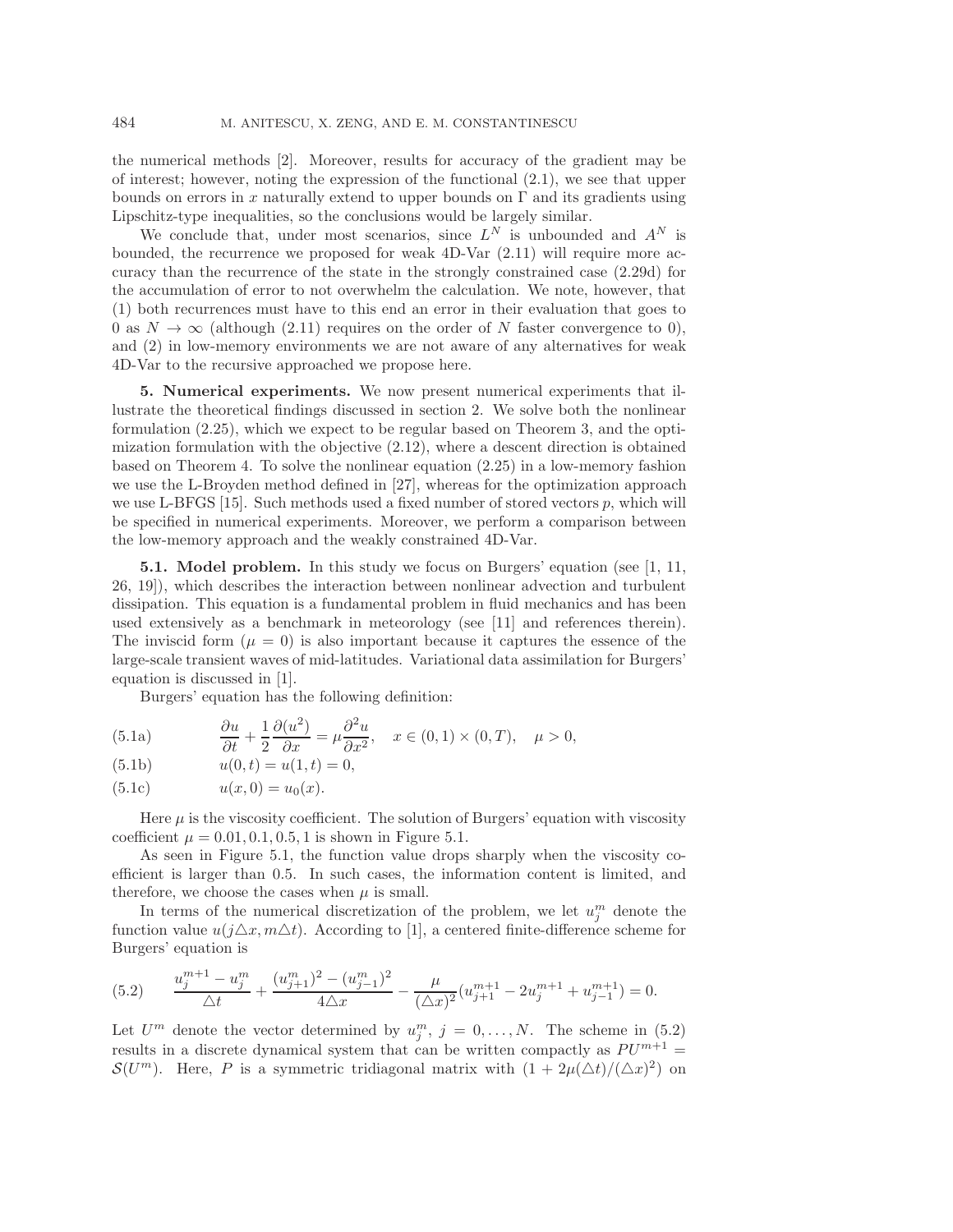



Fig. 5.1. Burgers' equation with viscosity coefficient  $\mu = 0.01, 0.1, 0.5, 1$  with initial condition  $u(x, 0) = \sin(\pi x)$ .

Fig. 5.2. Numerical solutions for lowmemory implementation with L-BFGS (bottom left) and L-Broyden (bottom right) methods and the solution of the Burgers' equation (top) for  $\mu = 0.01$ ,  $\Delta t = \Delta x/1000$ , and  $N = 700$ .

the diagonal and  $-\mu(\Delta t)/(\Delta x)^2$  on the sub- and superdiagonals. This defines the discrete dynamical mapping  $\mathcal{M}(\cdot)$  discussed in section 2. Specifically, we have that  $\mathcal{M}_i(U^i) = P^{-1}\mathcal{S}(U^i)$  and  $\nabla \mathcal{M}_i(U^i) = P^{-1}\nabla \mathcal{S}(U^i)$ . Obviously,  $P = I + \frac{T}{N}B^0$ ,  $B^0$  is a tridiagonal matrix, with  $\frac{2\mu}{(\Delta x)^2}$  on the diagonal and  $-\frac{\mu}{(\Delta x)^2}$  above and below, and  $\nabla \mathcal{S}(U^i) = I - \frac{T}{N}(B^1)$ , where  $B^1$  is the tridiagonal matrix with zero on the diagonal,  $\frac{U_{2:N}^i}{2\Delta x}$  on the superdiagonal, and  $-\frac{U_{1:N-1}^i}{2\Delta x}$  on the subdiagonal. Hence  $\nabla \mathcal{M}_i(U^i)$  =  $I + \frac{T}{N}B^3 + \cdots$  with  $B^3 = B^1 - B^0$ . Therefore  $\mathcal{M}(\cdot)$  satisfies all the conditions required of it for the theoretical developments in section 2.

However, not every finite-difference scheme has this property. A counterexample is the implicit Lax–Friedrichs scheme discussed by [1]. This scheme uses the average of  $u_{j+1}^m$  and  $u_{j-1}^m$  in place of  $u_j^i$ . Doing so leads to  $\nabla \mathcal{M}_i(U^i)$  violating Assumption [A].

**5.2. Numerical results.** We now describe in detail the numerical experiments, the objective being the minimization of  $(2.12)$ . The function  $\mathcal{M}_i$  in  $(2.2)$  is derived from the centered finite-difference scheme applied to Burgers' equation. We consider  $\Delta x = 1/501$  and  $U^0 = \sin(\pi x)$  to generate the data set  $\mathcal{G} := \{U^0, \mathcal{M}_i(U^i), i =$  $1,\ldots,N$ . We use  $x_B = U^0$  as the background vector. The observation data are computed by applying  $\mathcal{H}_i(\mathcal{G})$  and perturbed by normal random noise times with standard deviation 0.1 to mimic the action of a noisy nonlinear operator. In particular, we select  $\mathcal{H}(\circ) = \sin(\circ)$ . To be closer to a real situation, the observations are taken every 10 steps in space-time (i.e., at time node  $i10\Delta t$  and space node  $i10\Delta x$ ).

We use the L-BFGS algorithm to compute the minimizer of  $(2.12)$  (but with search direction  $\Theta_N$  as indicated by Theorem 4). We also use the L-Broyden algorithm to compute the solution of  $(2.25)$ . We choose  $Q$  to be a diagonal matrix  $(\triangle t)^2[2, 1, \ldots, 1, 2]$  on the diagonal and  $Q_B^{-1}$  and  $R^{-1}$  to be 100*I*. The initial solution  $U^0$  is perturbed with normal random noise times with standard deviation 0.1 and used as the initial guess for this algorithm. Note that only the y-axis of each plot of results is set to be log scaled. Also note that all numerical results are scaled by the corresponding values of the initial guess.

**5.2.1. Results for Burgers' equation.** In Figures 5.3 and 5.4, we plot function values of  $\Gamma$  as in (2.12) at each iteration of the L-BFGS algorithm. We compare the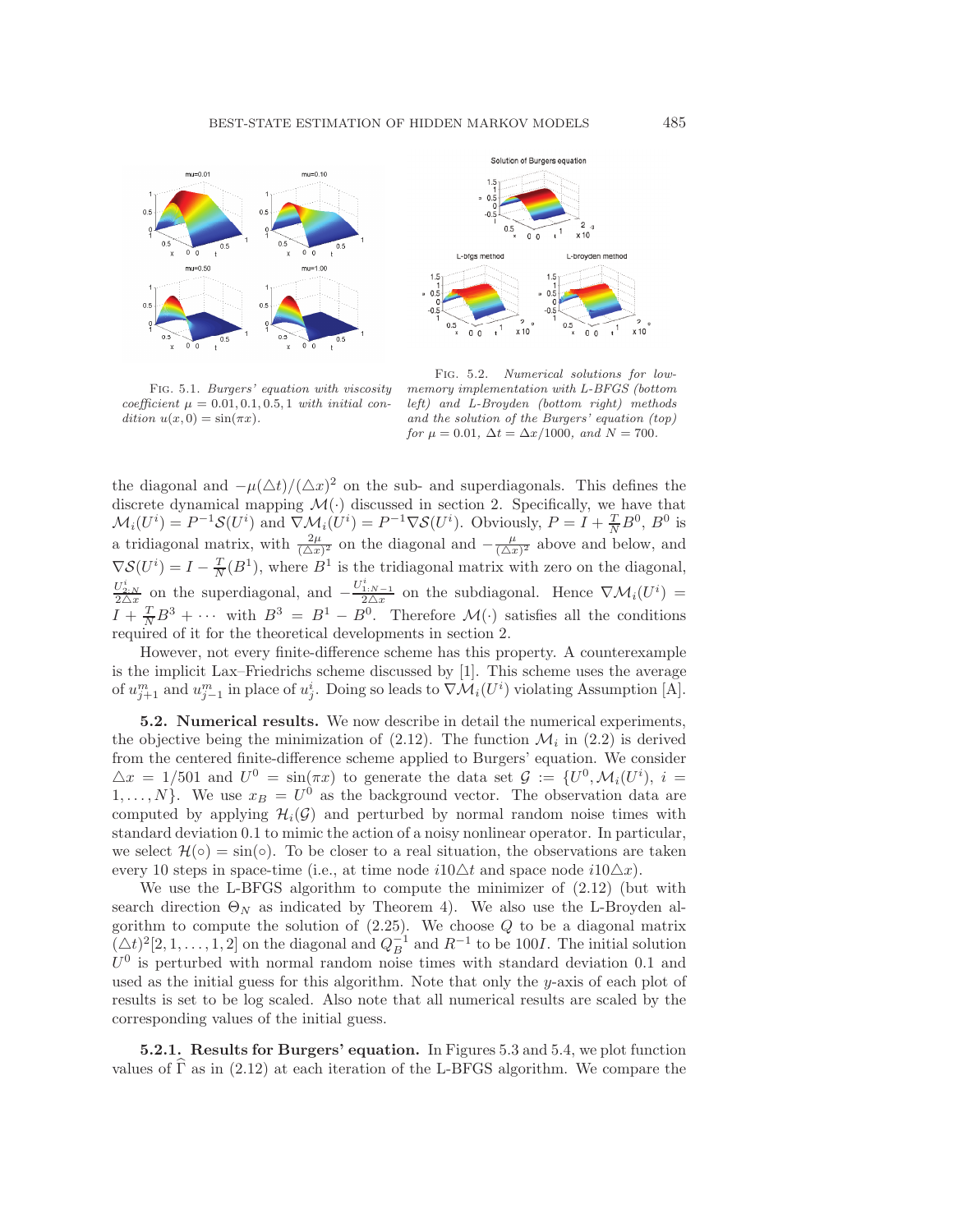



FIG. 5.3. Scaled function value of  $(2.12)$ at each iteration of L-BFGS for  $\mu = 0.01$ ,  $\Delta t =$  $\Delta x/1000$ ,  $N = 700$ , and  $p = 2, 4, 6, 8$  stored vectors.

Fig. 5.4. Scaled function value of (2.12) at each iteration of L-BFGS for  $\mu = 0.01$ ,  $\Delta t = \Delta x/1000$ ,  $p = 6$  stored vectors, and  $N = 800, 900, 1000, 1100.$ 





(2.12) at each iteration of L-Broyden algorithm for  $p = 2, 4, 6, 8$ , stored vectors,  $\mu = 0.01$ ,  $\Delta t =$  $\triangle x/1000$ , and  $N = 700$ .

Fig. 5.6. Scaled norms of residuals of (2.26) at each iteration of L-Broyden algorithm for  $p = 2, 4, 6, 8$ , stored vectors,  $\mu = 0.01$ ,  $\triangle t = \triangle x/1000$ , and  $N = 700$ .

results obtained by using different numbers of stored vectors  $p = 2, 4, 6, 8$  for  $N = 700$ in Figure 5.3. Note that the convergence rates depend highly on the number of stored vectors, p. In Figure 5.4, we plot the results of  $N = 800, 900, 1000, 1100$ . In Figures 5.5 and 5.6, we plot function values of (2.12) at each iteration of the L-Broyden algorithm. In Figures 5.7 and 5.8 we show the norms of residuals of  $(2.26)$  at each iteration of the L-Broyden algorithm. In Figures 5.5 and 5.6 we compare the results obtained when using the L-Broyden method for different numbers of stored vectors  $p = 2, 4, 6, 8$  when  $N = 700$ , where we see again the same dependence on p. The results for L-Broyden with  $N = 800, 900, 1000, 1100$  for  $p = 4$  are shown in Figures 5.7 and 5.8. We see from our numerical simulations that the objective function is significantly reduced (by 2–5 orders of magnitude).

Though the problems are not solved to high accuracy, the solution does approach a perturbed version of the original solution, as can be seen in Figures 5.2, 5.9, and 5.10. There, we illustrate the numerical solutions of L-BFGS (Figure 5.2, bottom left) and L-Broyden (Figure 5.2, bottom right) methods together with the solution of the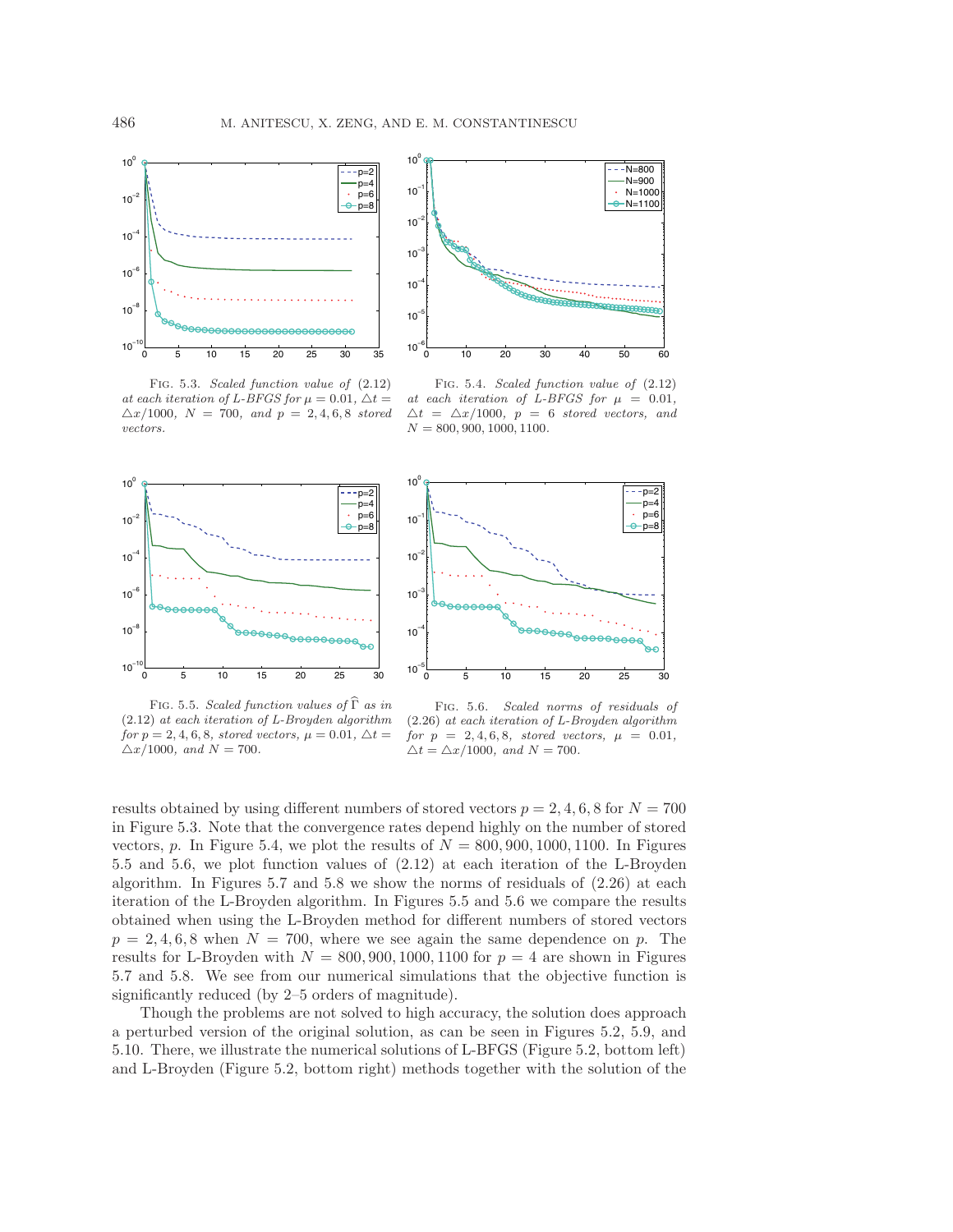



(2.12) at each iteration of L-Broyden algorithm for  $N = 800, 900, 1000, 1100, p = 4$  stored vectors,  $\mu = 0.01$ , and  $\Delta t = \Delta x/1000$ .



Fig. 5.8. Scaled norms of residuals of (2.26) at each iteration of L-Broyden algorithm for  $N = 800, 900, 1000, 1100, p = 4$  stored vectors,  $\mu = 0.01$ , and  $\Delta t = \Delta x/1000$ .



Fig. 5.9. Numerical solutions of the lowmemory implementation and 4D-Var methods and the solution of the Burgers' equation at fixed time nodes for  $\mu = 0.01$ ,  $\Delta t = \Delta x/1000$ , and  $N = 700$ .

Fig. 5.10. Numerical solutions of the lowmemory implementation and 4D-Var methods and the solution of the Burgers' equation at fixed space nodes for  $\mu = 0.01$ ,  $\Delta t = \Delta x/1000$ , and  $N = 700$ .

Burgers' equation (Figure 5.2, top) for  $\mu = 0.01$ ,  $\Delta t = \Delta x/1000$ , and  $N = 700$ . We conclude that the findings of Theorem 3 are valid in this case.

Certainly, this is a limited set of experiments, for example,  $\Delta t$  is much smaller than would be used in practical problems, and for large  $\Delta t$  we have definitely seen the instability that we analyze in section 3 and which we can guarantee to not occur only for fixed T and  $\Delta t$  sufficiently small. Also, we do not find in the experiments a large dependence with  $p$  which is uncommon for quasi-Newton methods, which also indicates that the circumstances here are quite particular.

Nevertheless, in these limited circumstances (which are the only ones in which we can guarantee at the moment that the method works for large and increasing  $N$ , where the method would be practically interesting) we observe that  $p$  can stay essentially  $\mathcal{O}(1)$  and still achieve convergence. We can see from the results described above that the L-BFGS method using only forward sweeps converges faster than L-Broyden, though our theory here through Theorem 4 applies only in the regime of small  $T$ . Overall, we find that the numerical experiments validate the findings expressed in Theorems 3 and 4 from section 2, that the nonlinear equation obtained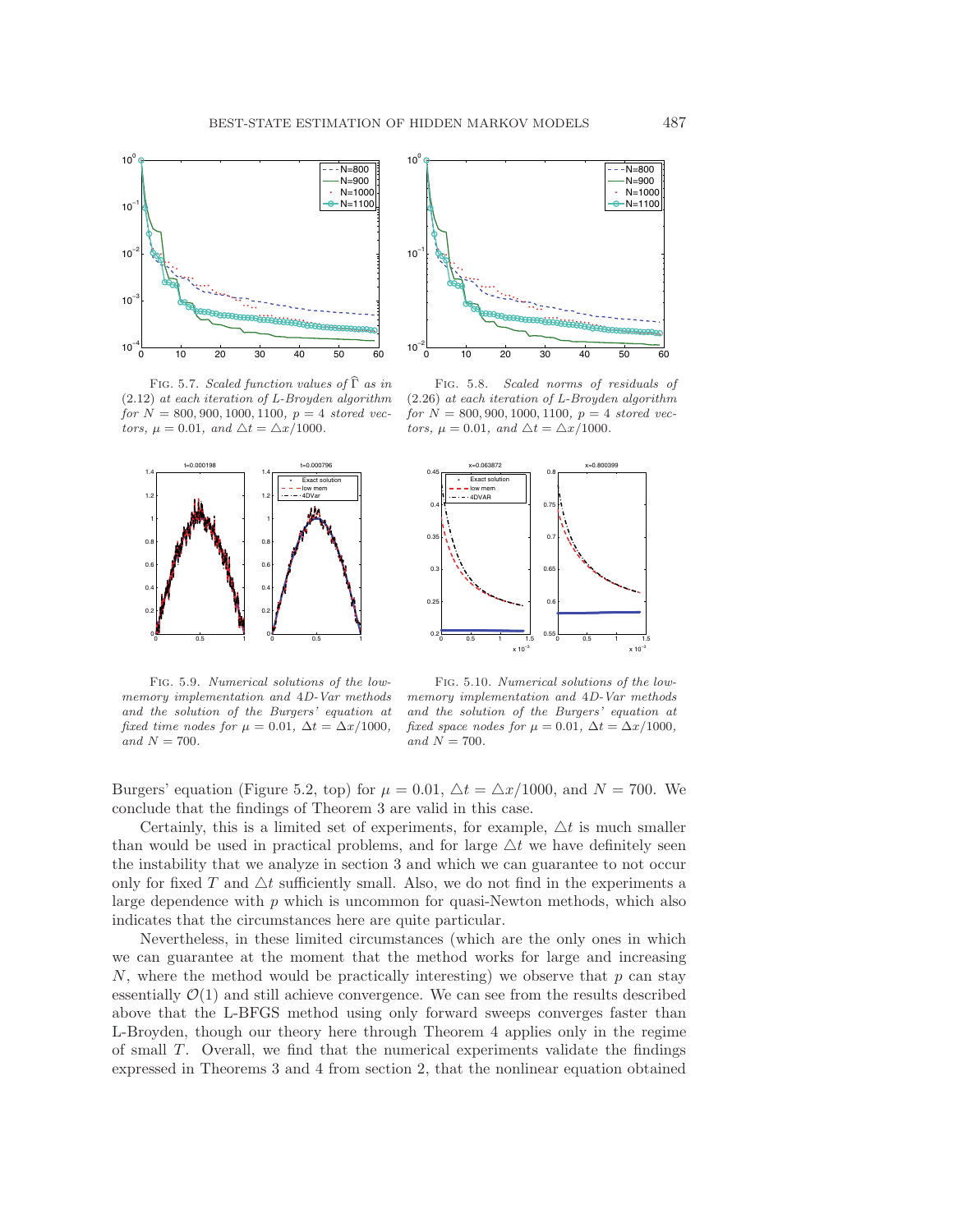



in (2.12) at each iteration of L-Broyden algorithm for modified Burgers' equation for  $p = 6$ stored vectors,  $\mu = 0.01$ , and  $\Delta t = \Delta x/1000$ .

Fig. 5.12. Comparison of function values between 4D-Var method and reduced-memory method for  $N = 700$ ,  $p = 6$ ,  $\mu = 0.01$ , and  $\triangle t = \triangle x/1000.$ 

by our reduction procedure (2.12) is well-posed and can be solved both by using the L-Broyden method or L-BFGS method with forward sweeps only even though  $p$  is much smaller than the dimension of  $x$ .

**5.2.2. Augmented Burgers' equation.** In order to replicate effects found in higher-dimensional geophysical problems we consider adding a skew-symmetric term that accounts for rotational effects. To this end, we augment the Burgers' equation  $(5.1)$  with  $\kappa \partial u/\partial x$ :

(5.3) 
$$
\frac{\partial u}{\partial t} + \frac{1}{2} \frac{\partial (u^2)}{\partial x} = \left( \mu \frac{\partial^2}{\partial x^2} + \kappa \frac{\partial}{\partial x} \right) u.
$$

If discretized with central differences, the constant advective term becomes skewsymmetric. In Figure 5.11, we illustrate the function values of the cost function  $(2.12)$ at each iteration of the L-Broyden algorithm with  $p = 6$  for the modified Burgers' equation with  $\kappa = 0.1$ . We observe the same convergence behavior as in the case of the Burgers' equation in section 5.2.1. We conclude that the findings of Theorem 3 are valid in this case as well.

**5.2.3. Linear PDE.** For completeness we also include results with a simple linear PDE (linear advection),

(5.4a) 
$$
\frac{\partial u}{\partial t} = \mu \frac{\partial u}{\partial x}, \quad x \in (0, 1) \times (0, T), \quad \mu > 0,
$$

(5.4b) 
$$
u(0,t) = u(1,t) = 0,
$$

$$
(5.4c) \t\t u(x,0) = \sin(\pi x),
$$

using the same setup as above. The results showing a fast convergence are illustrated in Figure 5.13. We conclude that the findings of Theorem 4 are valid in this case as well.

**5.2.4. Comparison between reduced-memory and weakly constrained 4D-Var.** In Figure 5.12, we show the cost function values of (2.12) and that of (2.1) using the 4D-Var algorithm at each iteration of the L-BFGS algorithm with  $p = 6$  stored vectors at  $N = 700$ . We note that the search space for the reducedmemory algorithm is N-fold smaller than in the 4D-Var case, and therefore, the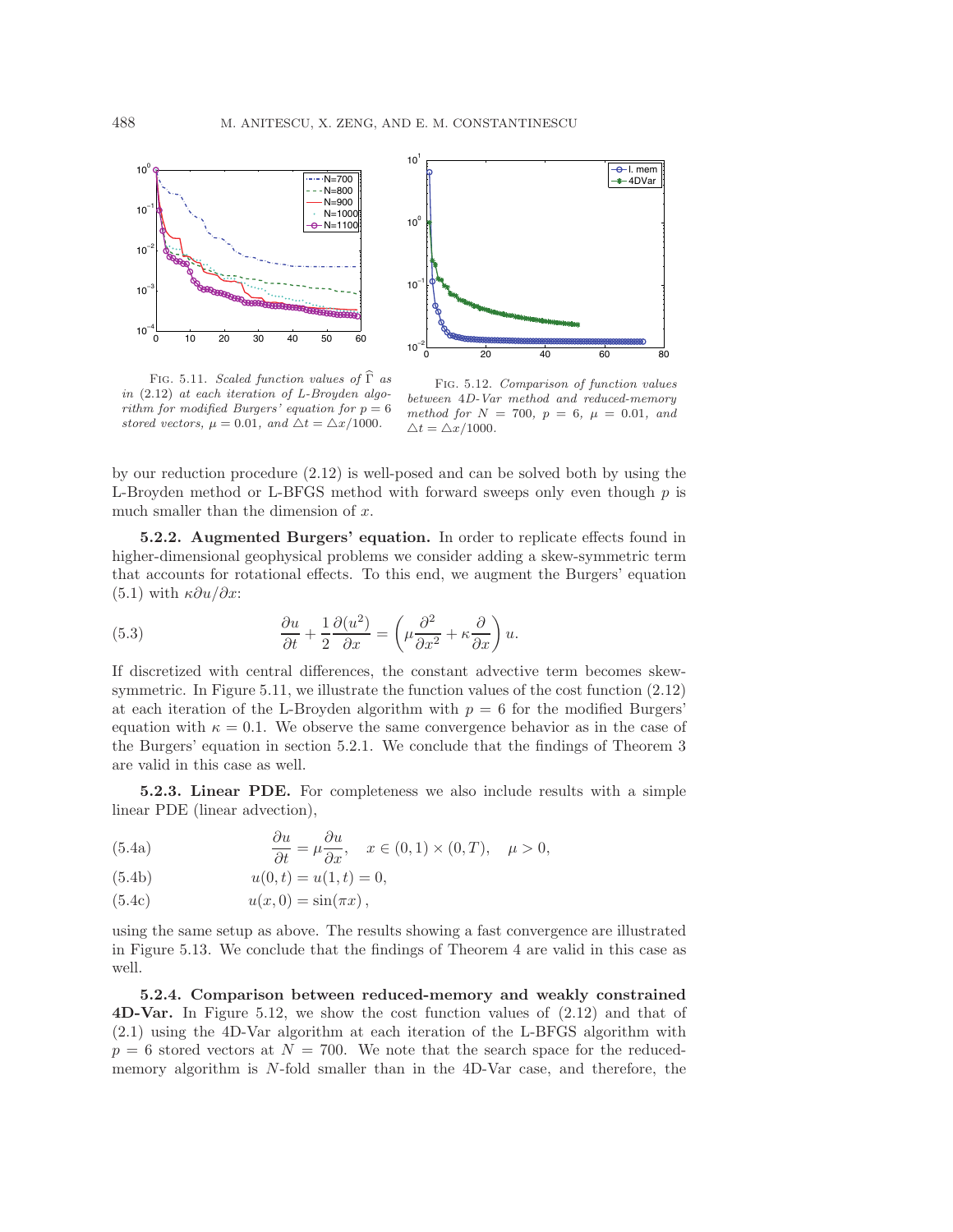

Fig. 5.13. Scaled objective function value and gradient vs. iteration number results for (5.4) with  $\Delta t = \Delta x/1000$ , using the L-BFGS method with  $p = 6$  stored vectors.

reduced-memory algorithm may converge faster than the weakly constrained 4D-Var algorithm. We compare quasi-Newton methods on the reduced problem with quasi-Newton methods for weakly constrained 4D-Var using the same number of stored vectors p. As the latter problem has a state space that is  $N$  times larger, where  $N$  is the number of time steps considered, it follows that our algorithm uses N times less memory. We thus achieved significant memory savings: as we have solved problems with  $N = 700$ , the reduction in memory usage is also a factor of 700. In Figures 5.9 and 5.10 we also compare the quality of the predictions of the two methods and we note that the results are similar.

We conclude that our theoretical findings are valid and that the method proposed in this study has the potential for large memory savings as well as faster convergence.

**5.2.5. Exploring wider parameter ranges.** We next consider two cases that have parameter ranges closer to those of the intended application target. In the first case we investigate the effects of larger model errors on the performance of our approach. Here, we reduce the number of observations that are now taken every 11 steps in time (i.e., at time node  $i11\Delta t$ ) and every 100 steps in space (i.e., at space node i100 $\Delta x$ ) and use covariance matrices  $Q = R = 0.001I$ ,  $Q_b = 0.01I$ , with  $\Delta t = \Delta x/1000$ ,  $\Delta x = 1/500$ , and  $N = 110$ . The resulting cost function decrease is shown in Figure 5.14(a).

In the second case we investigate the effects of larger observation time intervals. To this end, we increase the time step length to  $\Delta t = 1/23,834, \Delta x = 1/700$ ; the observations are taken every 31 steps in time (i.e., at  $30i\Delta t = 1/768$ ) and every 200 steps in space (i.e., at  $i200\Delta x$ ). The resulting observation time interval is larger but comparable to the decaying time of the smallest scale processes as estimated by a Fourier analysis. The total observation time interval is  $N = 32$ . We selected  $Q = 10^{-8}I$ ,  $R = 10^{-2}I$ ,  $Q_b = 10^{-3}I$ , and  $p = 6$ . The result is shown in Figure 5.14(b).

In both cases we used an L-BFGS optimization algorithm around our reduced low-memory approach and we compare it with the L-BFGS approach applied to the weakly constrained 4D-Var problem. For N larger than described above, our approach does cause difficulties. In particular, negative rank-one BFGS updates are obtained and the standard definition of L-BFGS methods [15, section 7.2] breaks down in these situations. While exploring more robust versions of L-BFGS approaches is an important aim for future research, we also note that the results in Theorems 3 and 4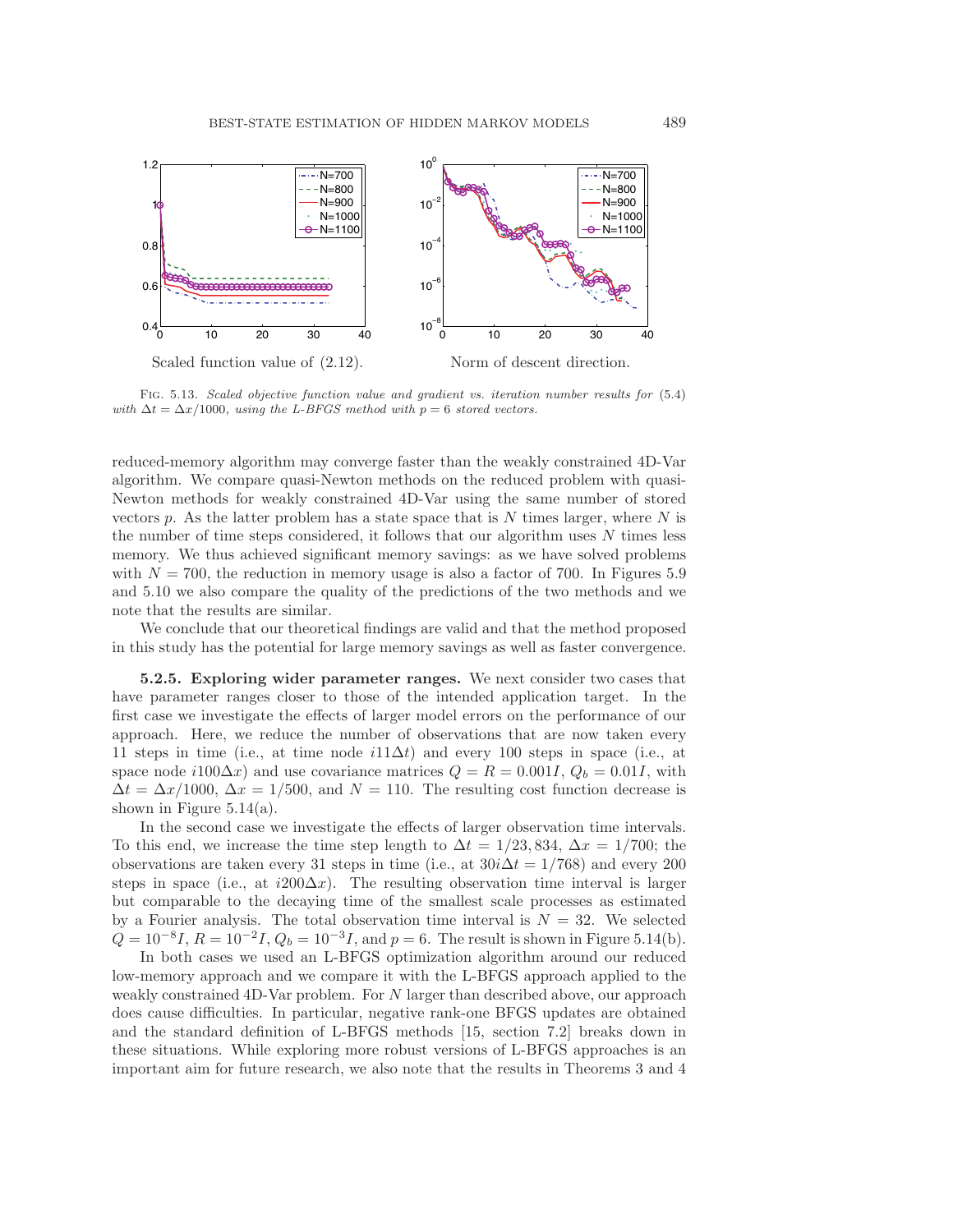

FIG. 5.14. Comparison between low-memory and weak-constrained  $4D-Var$  when using  $Q =$  $R = 10^{-3}I$ ,  $Q_b = 10^{-2}I$ , (a)  $\Delta t = 1/500,000$ ,  $p = 6$ ,  $N = 110$ , and (b)  $\Delta t = 1/23,834$  and observation gap in time of 1/768  $Q = 10^{-8}I$ ,  $R = 10^{-2}I$ ,  $Q_b = 10^{-3}I$ ,  $p = 6$ ,  $N = 32$ .

are local in nature, and the result in Theorem 4 also requires a sufficiently small horizon, and therefore they do not preclude such an outcome away from the solution. In both cases, the memory savings, though smaller than in section 5.2.4, are still significant: since  $N = 110$  in the first case and  $N = 32$  in the second, so are the memory reduction factors.

In the second case, the L-BFGS is terminated at iteration 43 due to encountering a negative BFGS update; however, it made good progress up to that point. In addition, the problem setup is at the stability limit of the method: increasing the error matrix  $Q$  or the time step  $\Delta t$  beyond our choices makes the computation fail due to rapid divergence of the recursion. This is also indicated by the large initial value of the objective function. This is not entirely unexpected from the discussion in section 3. In the end, this suggests that the method works for  $\Delta t$  small enough, which for practical applications also means an observation time interval small enough.

We conclude that in these cases where we increase the model error level and the observational time interval the memory savings can still be significant; however, this finding is mitigated by the fact that several technical difficulties do appear such as negative updates for L-BFGS and instability. Eventually, it seems clear from these experiments that with the method at this stage of development, increasing the model error level or the observational time interval will result in numerical difficulties. This is particularly true in the second case illustrated above, where in practice the observation time interval is comparable to the decaying time of the smallest scale processes. We anticipate that these issues can be alleviated with robust L-BFGS implementations and multiple shooting ideas that trade memory for stability. This will be pursued in future studies.

**6. Conclusions.** Hidden Markov models with physical model error pose new challenges to data assimilation. One of these challenges is the fact that, being weakly constrained, the model can no longer be used to reduce the storage needs by deriving one state from another state. Instead, the entire estimated trajectory must be stored. This challenge is particularly burdensome with the emergence of new architectures where less memory will be available per node.

We addressed this challenge by using a new approach, which constrains the problem with the optimality conditions at the states other than initial. In turn, this results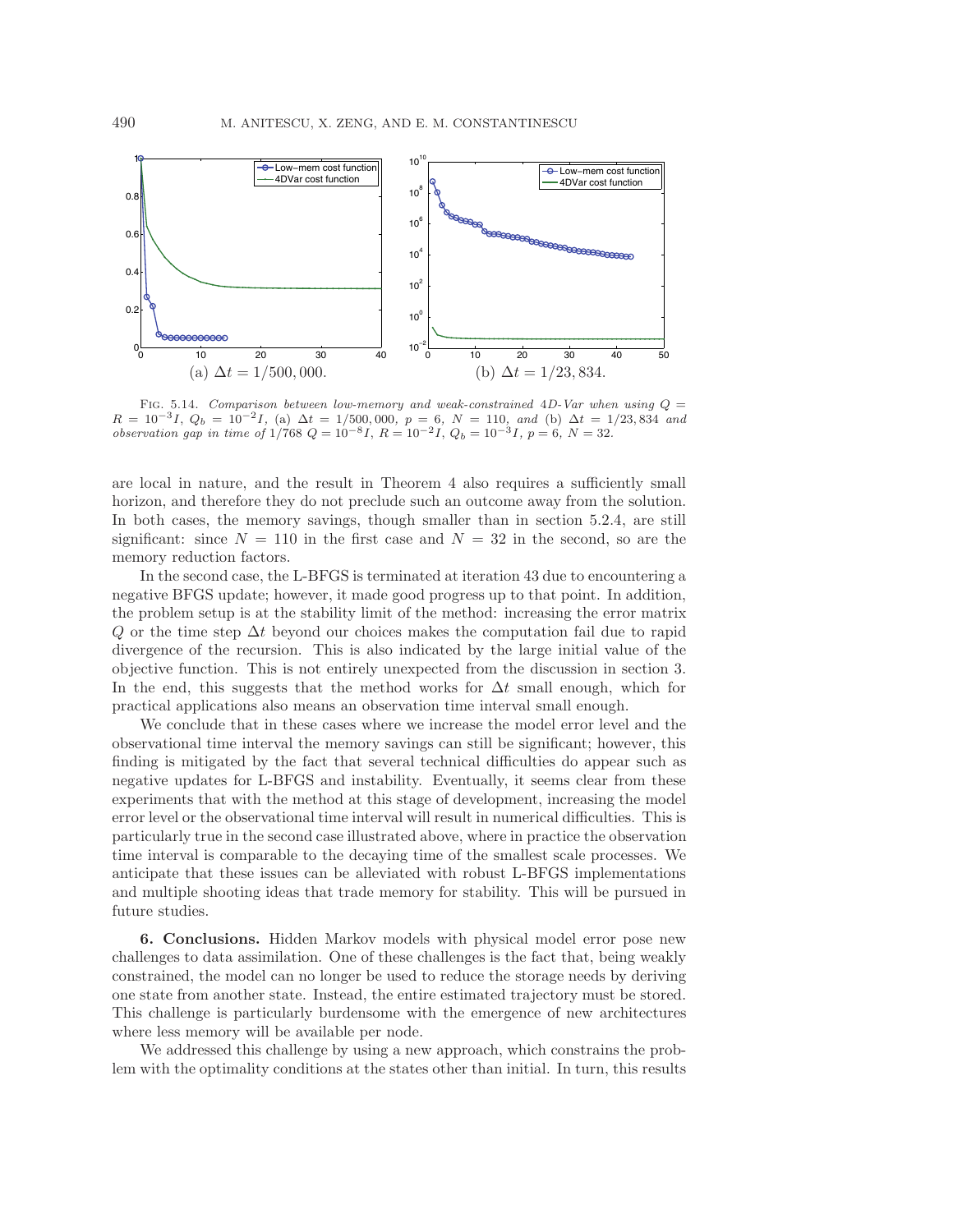in a nonlinear equation whose residual vector can be computed by forward sweeps only, or an optimization problem where an approximation to the gradient can be computed with forward sweeps only. In turn, no intermediate states need to be stored for advancing the best estimate algorithm. In conjunction with limited-memory algorithms (Broyden or BFGS) we can solve such a problem with low or even  $\mathcal{O}(1)$  storage. We validated these findings in the low model error and small observation time interval regime on numerical experiments with Burgers' equations, augmented Burgers' equation, and a linear advection problem. Moreover, we carried out a comparison of the L-BFGS version of our approach with L-BFGS applied to the full weakly constrained 4D-Var experiment using Burgers' equation, and memory savings with a factor of 700 were obtained.

On the other hand, the approach poses other issues; in particular, it is prone to instability problems; for example, a simplified error analysis indicates that our recurrence requires more accuracy in its evaluation than the strongly constrained 4D-Var forward sweep. Our proofs in the interesting case—that of a large number of time steps N—work only in the limit of small time step  $\Delta t$ , and the numerical demonstrations are also done in this regime. We have also investigated numerical cases with larger model errors and larger observation time intervals, the latter on the order of the decaying time of the smallest scale processes. In both cases, the memory savings, though smaller than in the previous examples, are still significant: reduction factors of 110 were obtained for one case and 32 for the other. In both cases, larger N resulted in negative updates for the L-BFGS methods applied to the reduced problems. The second case was also interrupted by negative updates after good progress, and increasing  $\Delta t$  and the model error beyond our choices displayed instability of the recursion. We conclude that a larger model error and larger time steps pose challenges to our approach and require further investigation.

To bring the method closer to a practical regime for its target applications, we will pursue several other avenues such as more robust versions of L-BFGS methods, multiple shooting to address stability concerns, and preconditioning based on a coarser or reduced system. Nevertheless, we believe that algorithms reducing storage (and implicitly, communication) are important issues that this method helps to address and for which few other options seem to exist.

## **Appendix A. Proofs of lemmas in section 3.**

**A.1. Proof of Lemma 3.** Let  $A = I + hP_1$ , with  $P_1 := P_1(h) = P + \mathcal{O}(h)$ . For h sufficiently small the series expansion of  $(I + hP_1)$  in h holds to give

$$
||QA^{-T}Q^{-1}||^{N} = \left\| \sum_{i=0}^{\infty} (-hQP_1^TQ^{-1})^i \right\|^{N}
$$
  

$$
\leq \left( \sum_{i=0}^{\infty} (h ||Q|| ||P_1^T|| ||Q^{-1}||)^i \right)^{N} = (1 - h ||Q|| ||P_1^T|| ||Q^{-1}||)^{-N}.
$$

When  $N \to \infty$ ,  $(1-h||Q|| ||Q^{-1}|| ||P_1^T||)^{-N} \to \exp(T||Q_0|| ||Q_0^{-1}|| ||P^T||)$ . Similarly,

$$
||QA^TQ^{-1}||^N \le ||I + hQP_1^TQ^{-1}||^N \le (1 + h||Q|| ||Q^{-1}|| ||P_1^T||)^N
$$

and  $||A||^N = ||I + hP_1||^N \le (1 + h ||P_1||)^N$ . When  $N \to \infty$ , we have that

$$
\left(1+h\left|\left|Q\right|\right|\left|\left|Q^{-1}\right|\right|\left|\left|P_{1}^{T}\right|\right|\right)^{N}\to\exp(T\left|\left|Q_{0}\right|\right|\left|\left|Q_{0}^{-1}\right|\right|\left|\left|P^{T}\right|\right|)
$$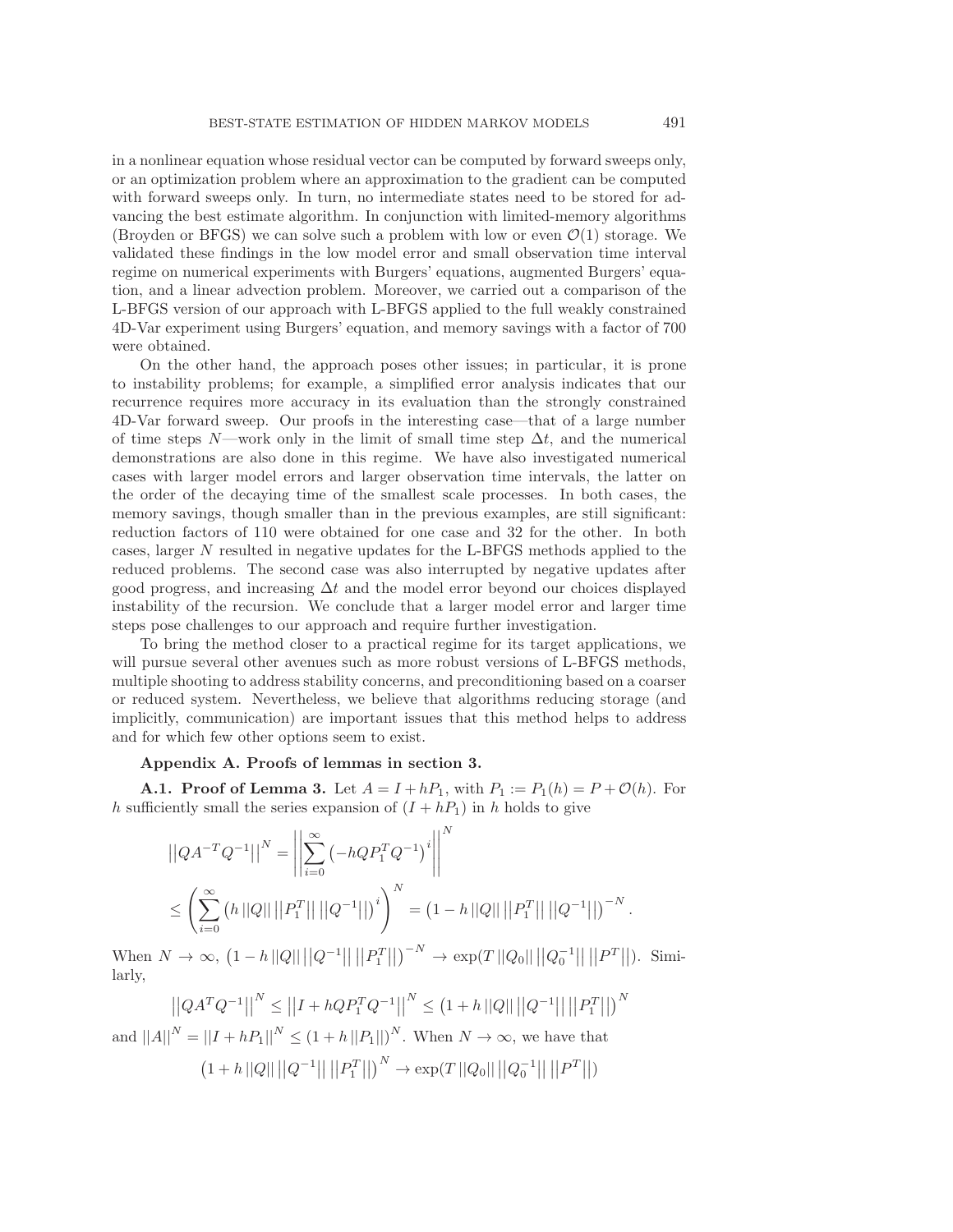and  $(1+h||P_1||)^N \to \exp(T||P||)$ . Hence the boundedness of the quantities in the statement follow since sequences admitting limits are bounded.

**A.2. Proof of Lemma 4.** It is easy to verify that  $(3.7)$  holds for  $L<sup>1</sup>$  because  $g_0 = I_s, U + V = g_1, -UV = -g_0UV,$  and  $g_1 - g_0(U + V) = 0$ . Assume that (3.7) holds for  $L^n$ :

$$
L^{n+1} = \begin{pmatrix} g_n & -g_{n-1}UV \\ g_{n-1} & g_n - g_{n-1}(U+V) \end{pmatrix} \begin{pmatrix} U+V & -UV \\ I_s & 0 \end{pmatrix}
$$
  
(A.1)  

$$
= \begin{pmatrix} g_n(U+V) - g_{n-1}UV & -g_nUV \\ g_n & -g_{n-1}UV \end{pmatrix}.
$$

We also have that

$$
g_n(U+V) - g_{n-1}UV = \sum_{i=0}^n V^i U^{n-i} U + \sum_{i=0}^n V^i U^{n-i} V - \sum_{i=0}^{n-1} V^i U^{n-1-i} UV
$$
  

$$
= \sum_{i=0}^n V^i U^{n+1-i} + \sum_{i=0}^n V^i U^{n-i} V - \sum_{i=0}^{n-1} V^i U^{n-i} V
$$
  

$$
= \sum_{i=0}^{n+1} V^i U^{n+1-i} = g_{n+1}.
$$

This proves the induction hypothesis for the upper left corner element of  $L^{n+1}$ . By rearranging the above equality we obtain  $g_{n+1} - g_n(U + V) = -g_{n-1}UV$ , which demonstrates the induction hypothesis for the lower right element. Since the other elements of  $L^{n+1}$  are in the algebraic form required by the induction hypothesis, the proof is complete.

**A.3. Proof of Lemma 5.** Let  $f_n$  be defined by the above recursion and initial conditions. The case  $n = 1$  immediately holds, and the recursion relation can immediately be verified by inspection.

**A.4. Proof of Lemma 6.** We write (3.9) in an equivalent form by introducing the matrix-valued mappings  $\Psi_1(h)$ ,  $\Psi_2(h)$  satisfying  $\hat{U}(h) = I_s + hJ_1(h) + h\Psi_1(h)$ and  $\hat{V}(h) = I_s - hJ_2(h) - h\Psi_2(h)$ . It immediately follows that the first equation in (3.9) is equivalent to

(A.2) 
$$
h(\Psi_1(h) - \Psi_2(h)) = C(h).
$$

Replacing the same ansatz in the second equation of (3.9), we obtain that

$$
(I_s + hJ_1(h) + h\Psi_1(h)) (I_s - hJ_2(h) - h\Psi_2(h)) = (I_s + hJ_1(h)) (I_s - hJ_2(h))
$$
  
+  $h\Psi_1(h) (I_s - hJ_2(h)) - (I_s + hJ_1(h)) h\Psi_2(h) - h^2\Psi_1(h)\Psi_2(h) = 0.$ 

Replacing now  $\Psi_2(h)$  from (A.2) in the last relationship, and dividing by  $h^2$ , we obtain that (3.9) holds if and only if there exists  $\Psi = \Psi_1(h)$  such that

(A.3) 
$$
\Theta(h; \Psi) := -\Psi\left(J_2(h) + \frac{C(h)}{h}\right) - J_1(h)\Psi + \frac{C(h)}{h^2} + J_1(h)\frac{C(h)}{h} + \Psi^2 = 0.
$$

By our assumptions, the mapping  $\Theta(h; \Psi)$  is continuous in h and infinitely differentiable in  $\Psi$  (in effect, polynomial), and so are all its derivatives with respect to  $\Psi$ .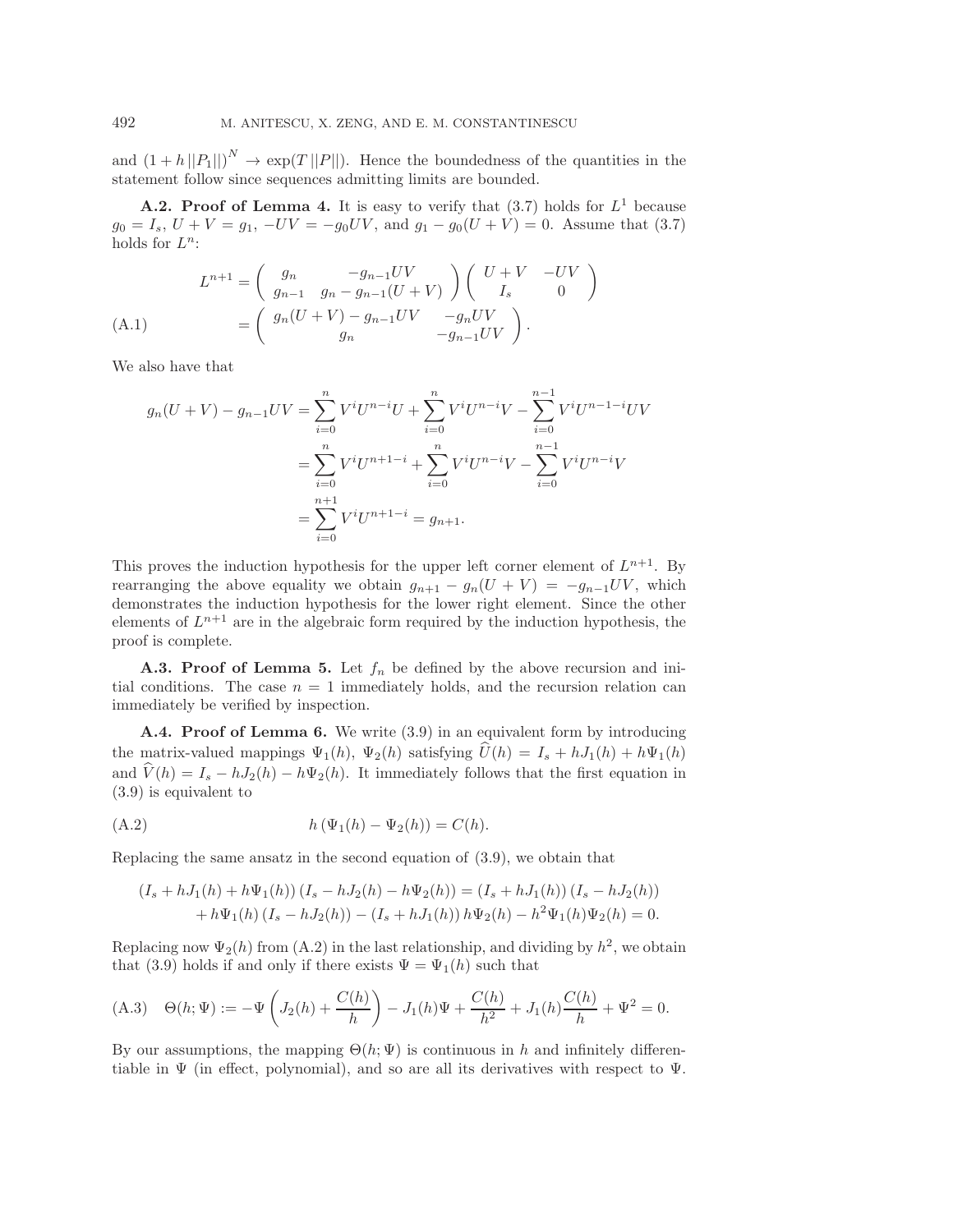It also satisfies  $\Theta(0, \mathbf{0}_s) = 0$ . The action of its  $\Psi$  derivative at the point  $(0, \mathbf{0}_s)$ along a direction  $\Psi_d$  (which can be seen as a matrix in  $\mathbb{R}^{s \times s}$ , making the derivative a four-dimensional tensor) satisfies

(A.4) 
$$
\nabla_{\Psi}\Theta(0,\mathbf{0}_s)\Psi_d = -\Psi_d J_1^0 - J_2^0 \Psi_d.
$$

The right-hand side of (A.4) is closely connected to Sylvester's equation:  $AX + XB =$ C, where  $A, B, C \in \mathbb{R}^{s \times s}$  and X is an unknown matrix in  $\mathbb{R}^{s \times s}$ . If A and  $-B$  have no common eigenvalues, then Sylvester's equation has a unique solution  $X$  for every C [23, Theorem 1.16]. As  $J_1^0$  and  $-J_2^0$  have no common eigenvalues, it follows from the properties of Sylvester's equation that the mapping  $\nabla_{\Psi}\Theta(0,\mathbf{0}_s)\Psi_d$  is one-to-one and onto on  $\mathbb{R}^{s \times s}$ , and thus invertible with an inverse we denote by  $\nabla_{\Psi} \Theta^{-1}$ . This makes the equation (A.3),  $\Theta(h, \Psi) = 0$ , regular at  $(0, \mathbf{0}_s)$ , and thus defines locally  $\Psi$ uniquely as a function of h.

Since all the derivatives with  $\Psi$  of  $\Theta$  are continuous in h, it follows that there exists a neighborhood of  $(0, \mathbf{0}_s)$  in which  $\Theta$ ,  $\nabla_{\Psi} \Theta$ , and  $\nabla_{\Psi} (\Theta)^{-1}$  exist and are continuous and their norms are bounded by  $C_{\theta}$ . Moreover,  $\nabla_{\Psi}\Theta$  is uniformly Lipschitz in  $\Psi$  with respect to h (as it is differentiable, and its derivative is continuous in h and  $\Psi$ ). We assume without loss of generality that the Lipschitz constant is upper bounded by  $C_{\theta}$ .

We also have from (A.3) that  $\Theta(h; \mathbf{0}_s) = \frac{C}{h^2} + \frac{C}{h} \Psi_1(h) = \beta(h)$ , with  $||\beta(h)|| \to 0$ as  $h \to 0$ . It then follow that there exists an  $h_0$  such as  $\alpha(h) = \eta(h)C_\theta^2 \leq \frac{1}{2}$  for all  $0 \leq h \leq h_0$ , where

(A.5) 
$$
\eta(h) = \left| \left| \nabla_{\Psi} \Theta(h, \mathbf{0}_s)^{-1} \Theta(h, \mathbf{0}_s) \right| \right| \leq C_f \left| \left| \beta(h) \right| \right|.
$$

As a result, the conditions for Kantorovich's theorem [17, section 12.6.2] are met. There exists a solution of the equation  $\Theta(h, \Psi_1(h)) = 0$  satisfying  $||\Psi_1(h)|| \leq C_{\Psi} \beta(h)$ for some  $C_{\Psi} > 0$  and all  $h \leq h_0$ .

From the equivalence of (A.3) with (3.9) it follows that  $\hat{U}(h)$  and  $\hat{V}(h)$  exist and satisfy  $\widehat{U}(h) - U(h) = h\Psi_1(h) = o(h)$  and  $\widehat{V}(h) - V(h) = h\Psi_2(h) = C - h\Psi_1(h) = o(h)$ . This proves (3.10) and the claim.

**A.5. Proof of Lemma 7.** We first verify that the conditions needed to use Lemma 6 apply. With the definition of U we have that  $U(h) = Q(h)A^{-T}(h)Q(h)^{-1}$  $I + hQ_0 P^T Q_0^{-1} + \mathcal{O}(h^2), V(h) = A(h) = I + hP + \mathcal{O}(h^2), \text{ and } C(h) = o(h^2).$  Moreover,  $Q_0 P^T Q_0^{-1}$  has the same eigenvalues as  $P^T$  and P. Therefore  $Q_0 P^T Q_0^{-1}$  has common eigenvalues with  $-P$  if and only if  $P<sup>T</sup>$  and  $-P$  do, which is excluded by our hypothesis.

Therefore the conclusions of Lemma 6 apply to give matrices  $\hat{U}$  and  $\hat{V}$  satisfying  $(3.9)$  and  $(3.10)$ . It then follows that the matrix L in  $(3.6)$  has the same form as in Lemma 4, and application of that result in conjunction with the definition of  $f_n$  in Lemma 5 results in

(A.6) 
$$
f_n = \sum_{i=0}^n \widehat{V}^i \widehat{U}^{n-i}.
$$

In turn, this implies that

$$
\frac{||f_n||}{N+1} \leq \max \left\{ \left| \left| \widehat{V} \right| \right|^{N},\left| \left| \widehat{U} \right| \right|^{N} \right\}.
$$

From the fact that  $h = \frac{T}{N}$  and (3.10) it follows that  $||\hat{V}||^N \leq (1 + h ||P|| + o(h))^N \rightarrow$  $\exp\{(||P||T)\}\$ , and the sequence is thus bounded. From similar arguments, so is  $||\vec{V}||$ , which proves part [i] of the claim.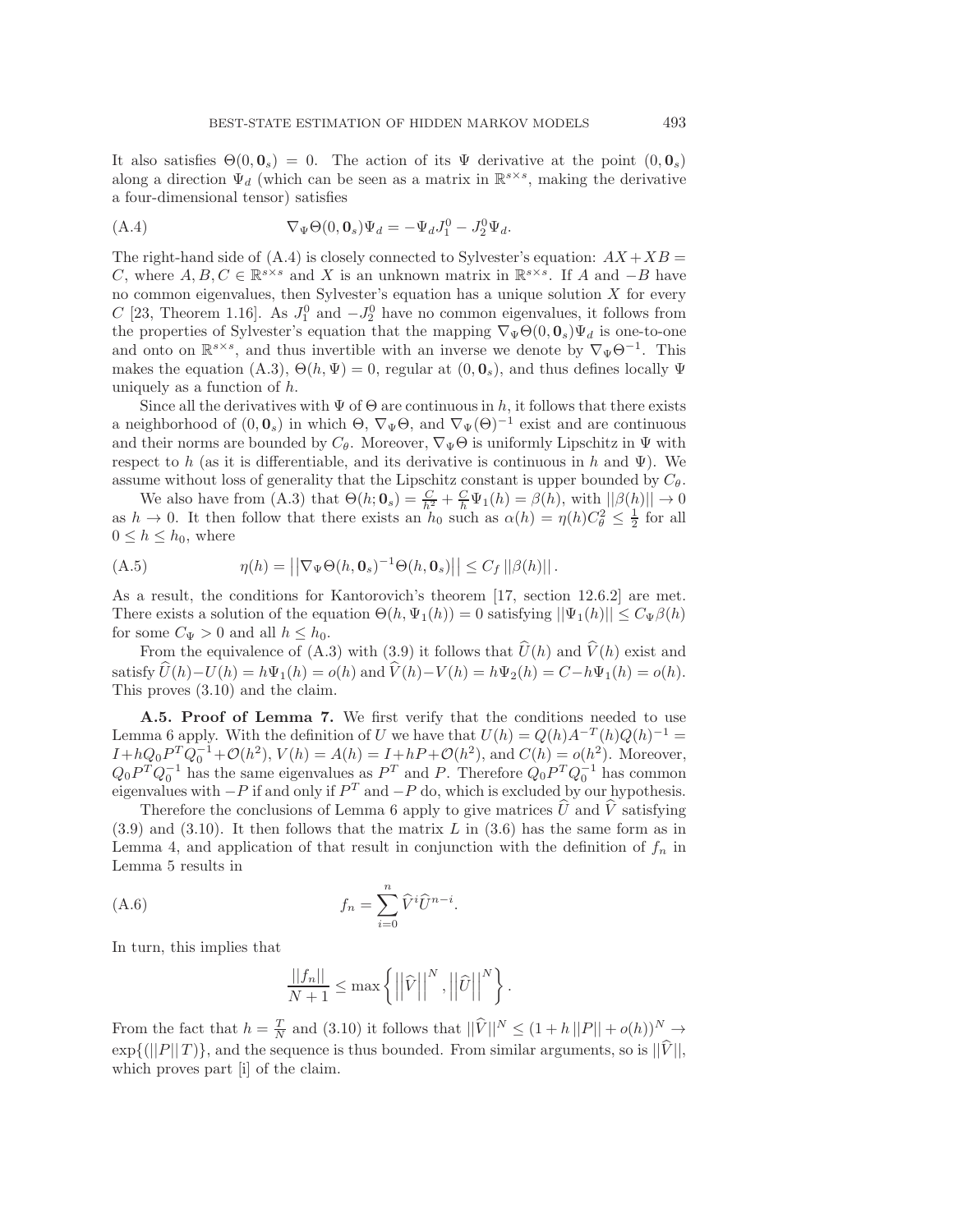For part [ii] we notice from (A.6) that

(A.7) 
$$
f_n - f_{n-1}\hat{U} = \sum_{i=0}^n \hat{V}^i \hat{U}^{n-i} - \sum_{i=0}^{n-1} \hat{V}^i \hat{U}^{n-i} = \hat{V}^n.
$$

Using  $QA^{-T}Q^{-1} = \hat{U} + o(h)$  from (3.10), we obtain that

$$
\left| \left| f_N - f_{N-1} Q A^{-T} Q^{-1} - I_s \right| \right| \le \left| \left| f_N - f_{N-1} \hat{U} - I_s \right| \right| + \left| \left| f_{N-1} \right| \right| o(h)
$$
  
= 
$$
\left| \left| \hat{V}^N - I_s \right| \right| + \frac{\left| \left| f_{n-1} \right| \right|}{N} \left( N o(h) \right) \to \left| \left| \exp \{ PT \} - I_s \right| \right|.
$$

The last relationship follows from the fact that  $\frac{||f_{n-1}||}{N}$  is bounded from part [i], whereas  $No(h) = \frac{o(h)}{h} \to 0$ , as well as the fact that  $\hat{V} = I + hP + o(h)$ . From the properties of the limit the proof is complete.

**Acknowledgments.** We are grateful to Jorge Moré for advice and assistance on limited-memory BFGS methods. We are also grateful to the anonymous referees for comments that have vastly improved the paper, particularly their suggestions to examine the effects of numerical errors (section 4) and the experimental setup in section 5.2.5.

## REFERENCES

- [1] A. Apte, D. Auroux, and M. Ramaswamy, Variational data assimilation for discrete Burgers equation, Electron. J. Differential Equations, 19 (2010), pp. 15–30.
- [2] K. E. Atkinson, An Introduction to Numerical Analysis, John Wiley & Sons, New York, 2008.
- [3] D. P. BERTSEKAS, Dynamic Programming and Optimal Control, Athena Scientific, Belmont, MA, 1995.
- [4] R. H. BYRD, J. NOCEDAL, AND R. B. SCHNABEL, Representations of quasi-Newton matrices and their use in limited memory methods, Math. Programming, 63 (1994), pp. 129–156.
- [5] P. COURTIER, J. N. THEPAUT, AND A. HOLLINGSWORTH, A strategy for operational implementation of 4D-Var, using an incremental approach, Quart. J. Roy. Meteorological Soc., 120 (1994), pp. 1367–1387.
- [6] R. Daley, Atmospheric Data Analysis, Cambridge University Press, Cambridge, UK, 1993.
- [7] A. GEIST AND S. DOSANJH, IESP exascale challenge: Co-design of architectures and algorithms, Internat. J. High Performance Comput. Appl., 23 (2009), pp. 401–402.
- [8] J. GLIMM, S. HOU, Y. H. LEE, D. H. SHARP, AND K. YE, Sources of uncertainty and error in the simulation of flow in porous media, Comput. Appl. Math., 23 (2004), pp. 109–120.
- [9] E. Kalnay, Atmospheric Modeling, Data Assimilation and Predictability, Cambridge University Press, Cambridge, UK, 2003.
- [10] F. X. LE DIMET AND O. TALAGRAND, Variational algorithms for analysis and assimilation of meteorological observations: Theoretical aspects, Tellus Ser. A, 38 (1986), pp. 97–110.
- [11] J. M. Lewis, S. LAKSHMIVARAHAN, AND S. K. DHALL, Dynamic Data Assimilation. A Least Squares Approach, Encyclopedia Math. Appl. 104, Cambridge University Press, Cambridge, UK, 2006.
- [12] M. LINDSKOG, D. DEE, Y. TRÉMOLET, E. ANDERSSON, G. RADNÓTI, AND M. FISHER, A weakconstraint four-dimensional variational analysis system in the stratosphere, Quart. J. Roy. Meteorological Soc., 135 (2009), pp. 695–706.
- [13] M. J. MARTIN, M. J. BELL, AND N. K. NICHOLS, *Estimation of systematic error in an equato*rial ocean model using data assimilation, Internat. J. Numer. Methods Fluids, 40 (2002), pp. 435–444.
- [14] I. M. Navon, Practical and theoretical aspects of adjoint parameter estimation and identifiability in meteorology and oceanography, Dynamics of Atmospheres and Oceans, 27 (1998), pp. 55–79.
- [15] J. Nocedal and S. J. Wright, Numerical Optimization, Springer-Verlag, New York, 1999.
- [16] D. ORRELL, L. SMITH, J. BARKMEIJER, AND T. N. PALMER, *Model error in weather forecasting*, Nonlinear Processes Geophys., 8 (2001), pp. 357–371.